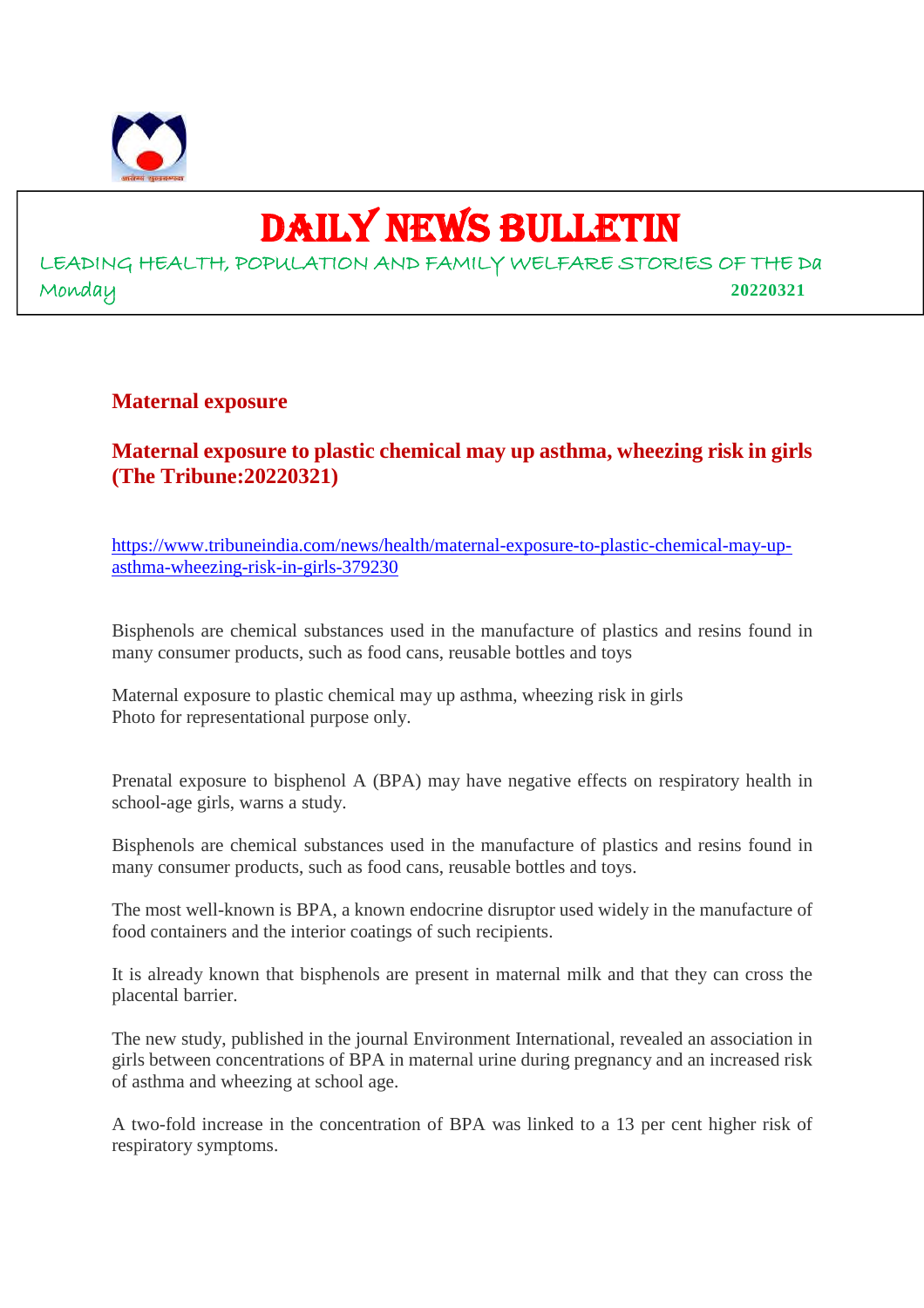This association was not, however, observed in boys or in the case of the other two bisphenols studied. Neither were any associations observed between prenatal BPA exposure and lung function at school age.

"Our results are in line with those of earlier studies, which have also reported that bisphenol A has a negative impact on respiratory health in childhood," said Alicia Abellan, from Barcelona Institute for Global Health (ISGlobal) in Spain.

"We believe that the effect may be due the fact that bisphenols can cross the placental barrier and interfere with the child's respiratory and immune systems during the developmental phase," she explained.

The team analysed data from more than 3,000 mother-child pairs from six European countries - Spain, France, Greece, Norway, the Netherlands and the UK - collected between 1999 and 2010.

High prevalence of BPA as found in 90 per cent of the samples.

"Bisphenols are endocrine disruptors and can interfere with sex hormones. As our findings suggest, this may give rise to differences in the effects they have depending on the sex of the person exposed," said Maribel Casas, ISGlobal researcher.

#### **Polio virus**

#### **Israel detects traces of polio virus in sewage samples (The Tribune:20220321)**

https://www.tribuneindia.com/news/health/israel-detects-traces-of-polio-virus-in-sewagesamples-379227

Last week, two children in Jerusalem tested positive and a further five children are suspected to have contracted polio in the capital city, the report said

Israel detects traces of polio virus in sewage samples Photo for representational purpose only.

Israel is seeing an outbreak of polio virus after more than three decades.

Traces of the virus have been found in three more Israeli cities as two children have already tested positive for polio, Jerusalem Post reported.

The traces were found in sewage samples in Beit Shemesh, Modi'in Illit, and Tiberias, according to a Health Ministry update.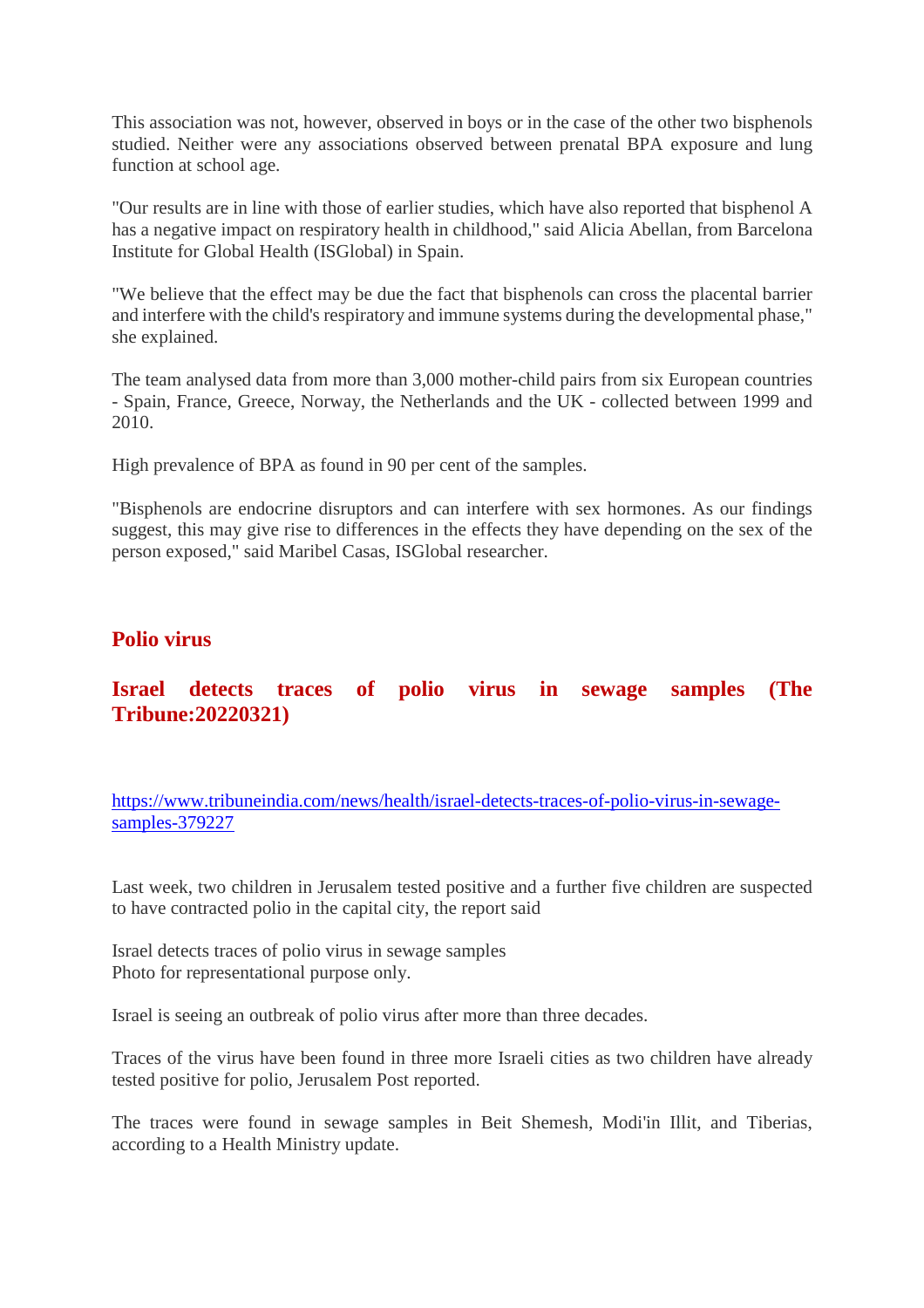Last week, two children in Jerusalem tested positive and a further five children are suspected to have contracted polio in the capital city, the report said.

The cases are the first in Israel since 1989. The Health Ministry has urged Israeli parents to vaccinate their children against polio if they have not done so already.

Polio is a highly infectious disease that invades the nervous system and can cause total paralysis within hours. While there is no cure, it can be prevented by a vaccine.

Polio virus is seeing a resurgence in many countries including in Africa and eastern Europe.

The World Health Organisation (WHO) on Saturday announced that more than 80 million polio doses will be administered to over 23 million children under five years in a mass vaccination campaign in the African nations of Malawi, Mozambique, Tanzania, Zambia, and Zimbabwe.

Malawi declared an outbreak on February 17, the first such case in the country in 30 years, and the first in Africa since the region was certified free of indigenous wild poliovirus in 2020.

War-torn Ukraine is also grappling with an outbreak of vaccine-derived polio with two cases in the country's west last year, and the most recent in December. Poliovirus was also isolated from 19 healthy contacts, Nature reported.

Ukraine's ongoing conflict with Russia has also paused a three-week campaign to vaccinate nearly 140,000 children, launched onA February 1; it has also hit polio surveillance, so the virus might be spreading undetected, warns the Global Polio Eradication Initiative, based in Geneva.

Recently the US Centers for Disease Control and Prevention (CDC) also issued a travel advisory to "Afghanistan, areas in Iran, Israel, Pakistan, Tajikistan, Ukraine, and Yemen" regarding polio outbreaks.

#### **Heart attack**

#### **Why women are more likely to die after heart attack than men (The Tribune:20220321)**

https://www.tribuneindia.com/news/health/why-women-are-more-likely-to-die-after-heartattack-than-men-379201

Why women are more likely to die after heart attack than men Women are less likely to receive life-saving treatment for cardiogenic shock than men and thus, are more at risk of death, according to research.

Cardiogenic shock is a life-threatening condition in which the heart suddenly fails to pump enough blood to supply the body's organs with sufficient oxygen.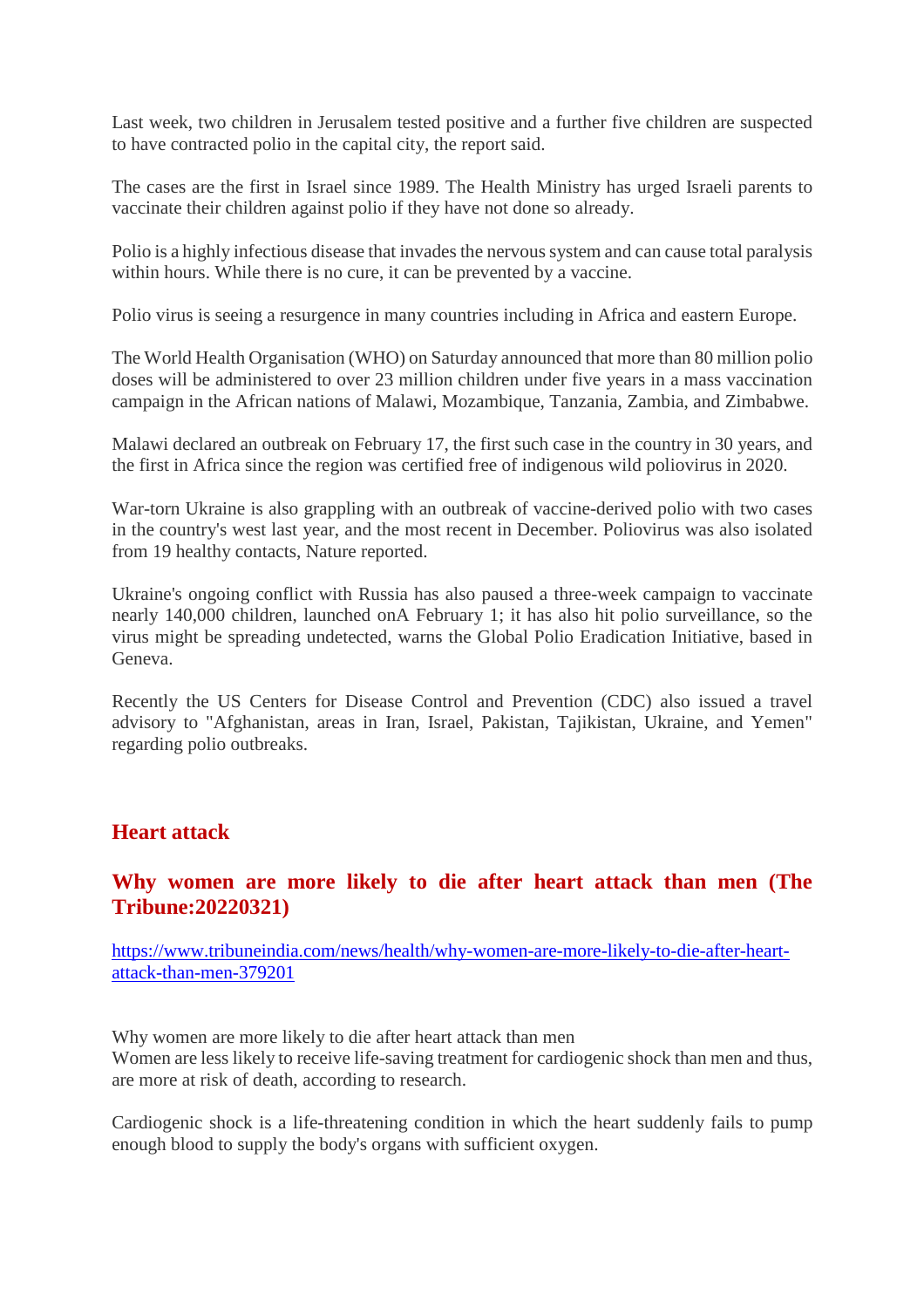It is usually caused by a large heart attack. It is estimated that up to 10 per cent of patients with heart attacks affecting a large area of the heart also develop cardiogenic shock.

Only half of patients who experience cardiogenic shock will survive.

Researchers from Copenhagen University Hospital in Denmark showed that significantly lower proportions of women received mechanical circulatory support (19 per cent women versus 26 per cent men), minimally invasive or surgical procedures to restore blood flow to blocked arteries (83 per cent women versus 88 per cent men), and mechanical ventilation (67 per cent women versus 82 per cent men).

Women were thus less likely than men to survive in the short- and long-term. At 30 days after the heart event, just 38 per cent of women were alive compared with 50 per cent of men.

At 8.5 years, 27 per cent of women were alive compared with 39 per cent of men.

"There is increasing evidence that women with acute heart problems are more likely than men to have non-specific symptoms such as shortness of breath, nausea, vomiting, coughing, fatigue, and pain in the back, jaw or neck," said Dr. Sarah Holle from the varsity.

"Increased recognition that women may have symptoms other than chest pain could minimise delays in diagnosis and treatment and potentially improve prognosis," she added.

The findings were presented at ESC Acute CardioVascular Care 2022, a scientific congress of the European Society of Cardiology (ESC).

A total of 1,716 heart attack patients with cardiogenic shock were enrolled in the study, of which 438 (26 per cent) were women. The average age of women was 71 years compared with 66 years for men.

"The findings indicate that greater awareness among health professionals that women have heart attacks and may develop cardiogenic shock could be a step towards equitable management and outcomes," Holle said.

#### **Covishield dose**

#### **Second Covishield dose can be given between 8-16 weeks after first dose: NTAGI (The Tribune:20220321)**

https://www.tribuneindia.com/news/nation/second-covishield-dose-can-be-given-between-8- 16-weeks-after-first-dose-ntagi-379190  $\backslash$ 

Presently, the second dose of Covishield is given between 12-16 weeks after the first dose

Second Covishield dose can be given between 8-16 weeks after first dose: NTAGI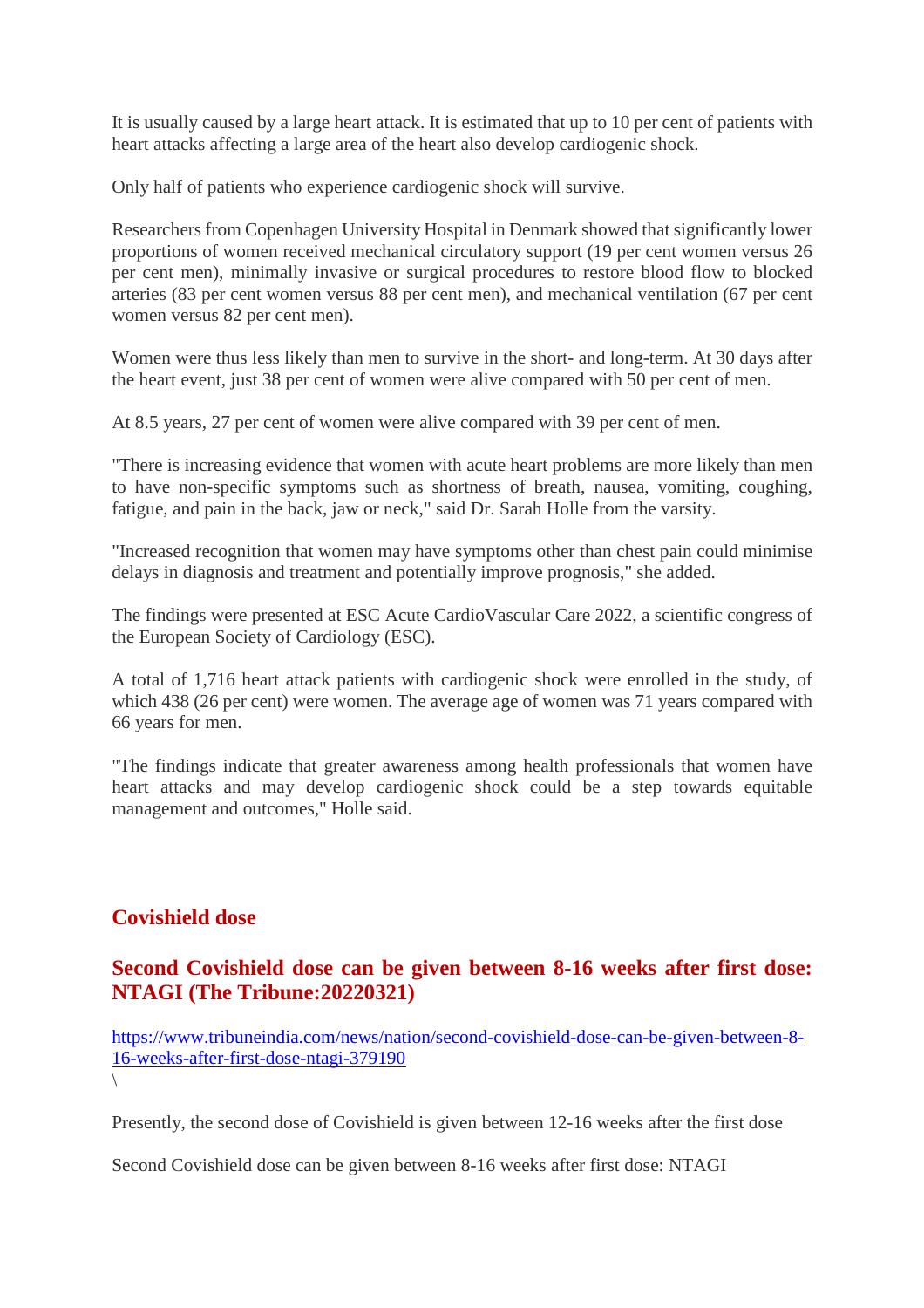Photo for representational purpose only. Reuters file

India's apex body on immunisation NTAGI has recommended administering the second dose of COVID-19 vaccine Covishield between eight and 16 weeks after the first dose, official sources said on Sunday.

PlayUnmute Fullscreen VDO.AI Presently, the second dose of Covishield is given between 12-16 weeks after the first dose under the National COVID-19 Vaccination Strategy.

The National Technical Advisory Group on Immunisation (NTAGI) has not yet suggested any change in the schedule of Bharat Biotech's Covaxin, whose second dose is administered 28 days after the first dose.

The recommendation for Covishield is yet to be implemented in the national COVID-19 vaccination programme.

"The latest recommendation of NTAGI is based on recent global scientific evidence derived from programmatic data," said an official source.

"According to it, when the second dose of Covishield is given eight weeks onwards, the antibody response generated is almost similar when administered at an interval of 12 to 16 weeks," the source explained.

The decision will lead to accelerated administration of the second dose of Covishield to the remaining six to seven crore individuals amid rising cases in several countries, the source said.

The government had on May 13, 2021 extended the gap between the first and second doses of the Covishield vaccine from 6-8 weeks to 12-16 weeks based on the recommendations by NTAGI.

NTAGI provides guidance and advice to the Union Health Ministry on immunisation services for the effective control of vaccine-preventable diseases in the country.

#### **Future Covid waves**

#### **Future Covid waves unlikely to have serious impact in India, say experts (The Tribune:20220321)**

https://www.tribuneindia.com/news/health/future-covid-waves-unlikely-to-have-seriousimpact-in-india-say-experts-379189

Some call for easing mask mandate as daily Covid cases and deaths have remained low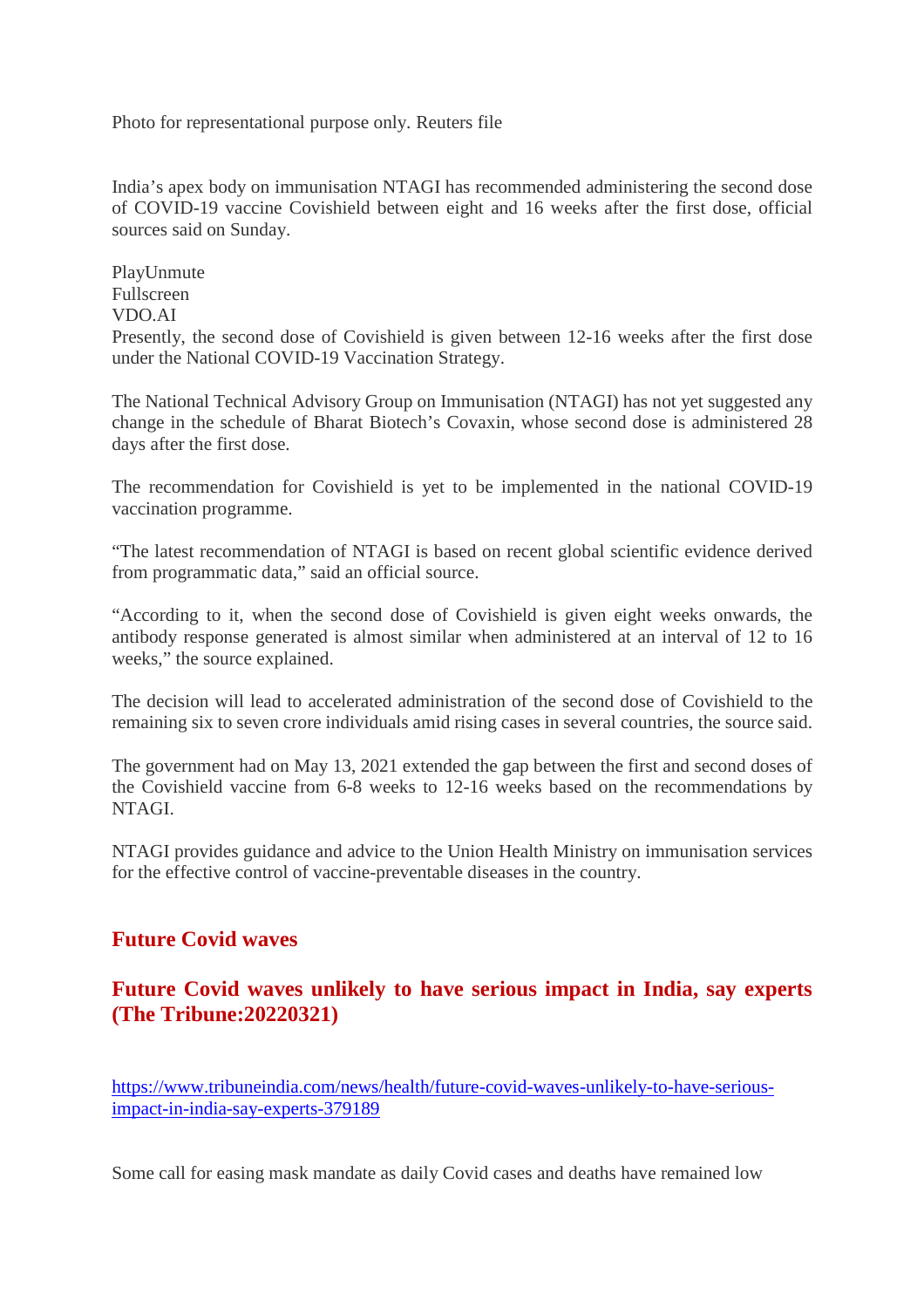Future Covid waves unlikely to have serious impact in India, say experts Photo for representational purpose only. iStock

Amid a resurgence of COVID-19 cases in Southeast Asia and parts of Europe, experts in India feel that given the high vaccination coverage and immunity due to natural infection, any future waves are unlikely to have a major impact in the country.

Some of them even said that the government should consider relaxing the mask mandate as the daily COVID-19 cases and deaths have remained low for a while.

India on Sunday recorded 1,761 fresh COVID-19 cases, the lowest in around 688 days, and 127 deaths. The active cases also declined further to 26,240, according to government data.

Dr Sanjay Rai, senior epidemiologist at AIIMS and the principal investigator of Covaxin trials for both adults and children at the institute, said that SARS-CoV-2 is an RNA virus and mutations are bound to occur.

Already more than 1,000 mutations have occurred, although there are only five variants of concern.

"India experienced a very devastating second wave last year, which was very unfortunate, but currently this is our main strength as natural infection provides better and longer duration of protection. Also, there is high vaccination coverage. Hence, severe impact of any future wave is unlikely," Rai, professor at the Centre for Community Medicine at AIIMS, said.

"It is also time that the Indian government may consider relaxing the mask mandate," he said, adding that senior citizens and those at a higher risk of contracting the infection should continue wearing masks as a precautionary measure.

Having said that, Rai emphasised, the government should continue with the SARS-CoV-2 surveillance, including genomic sequencing, to monitor the emergence of any future variant.

According to Dr Chandrakant Lahariya, an epidemiologist and public health specialist, the possibility of a fresh surge in India is low even with a new variant.

"If we analyse data on seroprevalence, vaccination coverage and evidence on the spread of Omicron, it is logical to conclude that the COVID-19 epidemic in India is over. For India, the possibility of a fresh surge for many months and even with a new variant is low," he said.

The reason is that because of the hybrid immunity after three waves of natural infection and a large proportion of adults receiving both doses of COVID-19 vaccine, the susceptible pool has come down drastically, Lahariya said.

"We know that antibody level declines over a period of time but hybrid immunity continues to provide protection. Moreover, at this stage of the pandemic, infections and new COVID-19 cases are not a concern. The outcome of those infections should be the criteria to assess the situation," he said.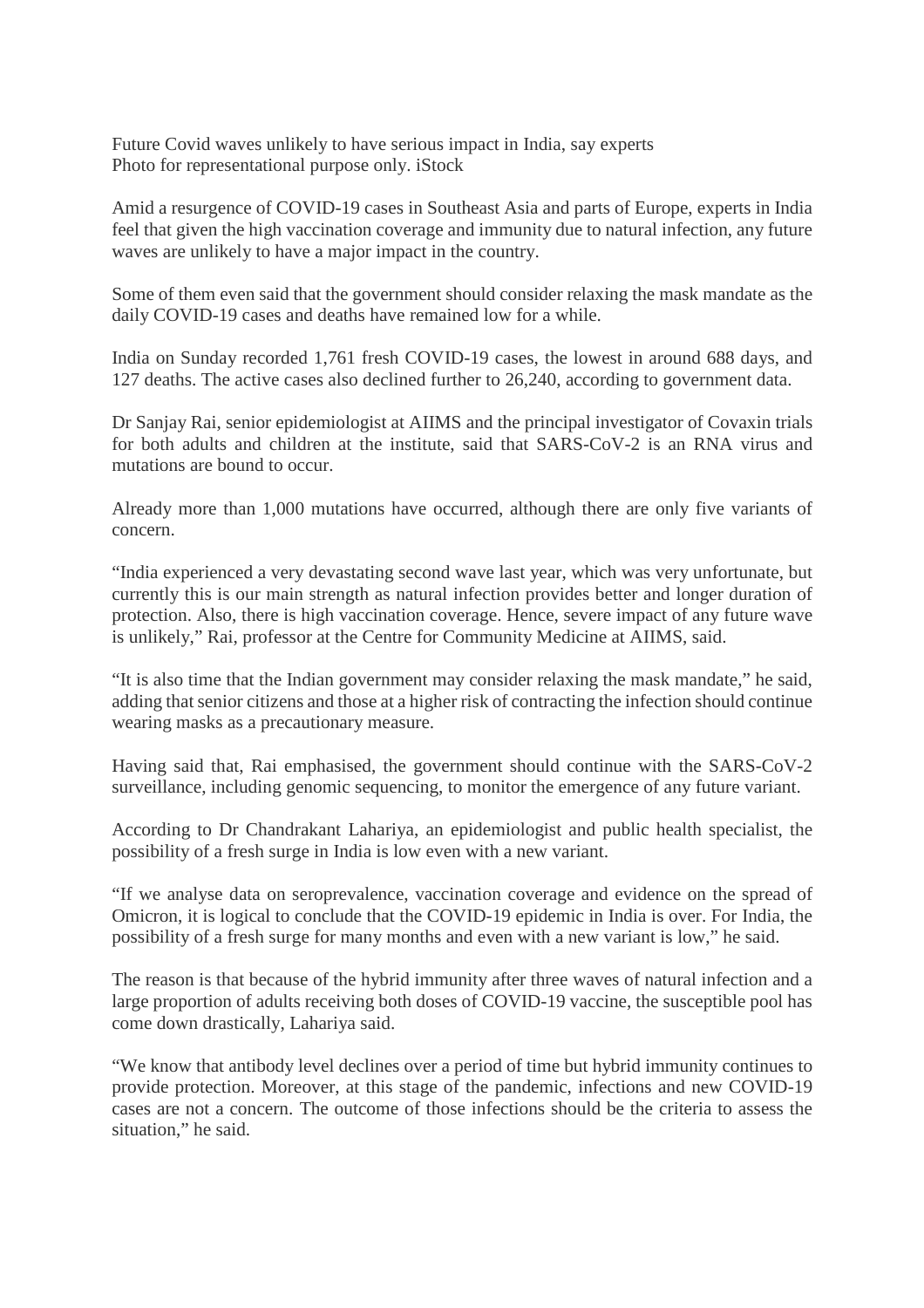Lahariya, however, stressed the need for the government to continue tracking situations in other countries, experts to analyse the situation in India, continue genomic surveillance and citizens to get the recommended vaccine shots. "It is also a time that as a society, we prepare for living with Covid," he said.

#### **Omicron Infection**

#### **On Covid, WHO lists 3 misleading facts, says 'Omicron is not the last variant that we have to deal with' Says vaccines remain incredibly effective at preventing severe disease and death(The Tribune:20220321)**

https://www.tribuneindia.com/news/health/on-covid-who-lists-3-misleading-facts-saysomicron-is-not-the-last-variant-that-we-have-to-deal-with-379148

On Covid, WHO lists 3 misleading facts, says 'Omicron is not the last variant that we have to deal with'

File photo of workers line up for Covid test outside an office building in Beijing. AP/PTI

Amid rise in Covid-19 cases globally, WHO's Maria Van Kerkhove listed three misleading facts about the virus that is causing confusion among people.

"We have huge amounts of misinformation that's out there. The misinformation that Omicron is mild. Misinformation that the pandemic is over. Misinformation that this is the last variant that we will have to deal with. This is really causing a lot of confusion," Ms Kerkhove said.

99.9% of sequences provided in the last 30 days are #Omicron. Among those Rs75% are BA.2 & 25% BA.1. All of these are variants of concern. However, our ability to track Omicron is compromised because testing is reduced. You can't sequence those who you do not test! @mvankerkhove pic.twitter.com/7o1KthIQ4c

— Cleavon MD  $\ll \ll$  (@Cleavon\_MD) March 18, 2022 She said Covid-19 vaccines remain incredibly effective at preventing severe disease and death, including against Omicron.

COVID-19 vaccines remain incredibly effective at preventing severe disease and death, including against Omicron @mvankerkhove pic.twitter.com/tXs8LU5Esz

#### — Cleavon MD  $\mathcal{N}$   $\mathcal{N}$  (@Cleavon MD) March 18, 2022

China on Saturday reported two Covid deaths, the first since January 2021, amid a spike in the coronavirus cases prompting authorities to rule out relaxing the much-criticised "dynamic zero-Covid" policy of restricting international travel to control the latest outbreak.

The latest surge in cases in the last few weeks was a two year high in the country, denting official claims of China being one of the best performers in curbing Covid pandemic.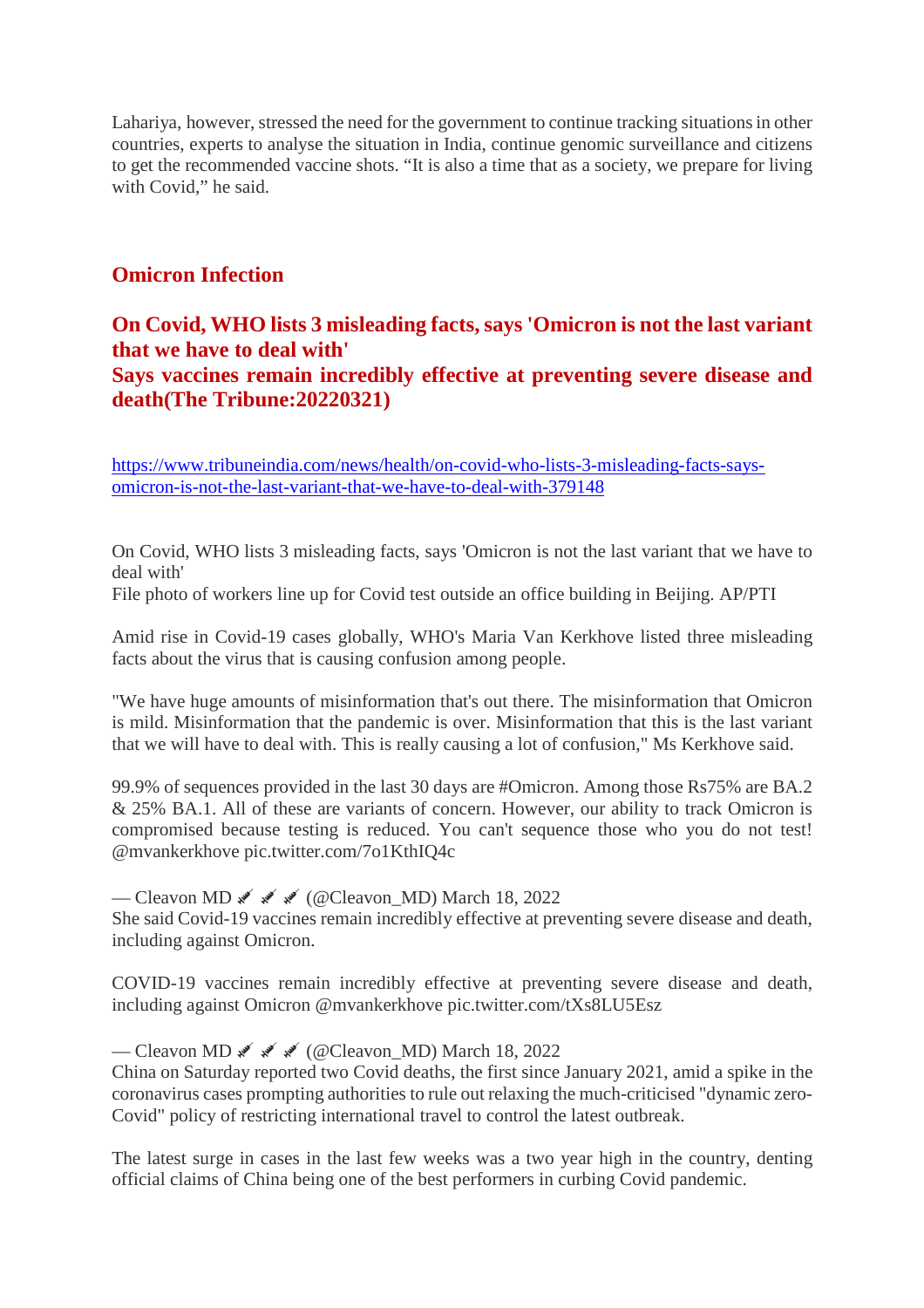New infections jumped by 8 per cent globally compared to the previous week, with 11 million new cases. The biggest jump was in the WHO's Western Pacific region, which includes South Korea and China, where cases rose by 25 per cent and deaths by 27 per cent.

#### **Vaccine**

#### **On Covid, WHO lists 3 misleading facts, says 'Omicron is not the last variant that we have to deal with' Says vaccines remain incredibly effective at preventing severe disease and death(The Tribune:20220321)**

https://www.tribuneindia.com/news/health/on-covid-who-lists-3-misleading-facts-saysomicron-is-not-the-last-variant-that-we-have-to-deal-with-379148

On Covid, WHO lists 3 misleading facts, says 'Omicron is not the last variant that we have to deal with'

File photo of workers line up for Covid test outside an office building in Beijing. AP/PTI

Tribune Web Desk

Chandigarh, March 20

Amid rise in Covid-19 cases globally, WHO's Maria Van Kerkhove listed three misleading facts about the virus that is causing confusion among people.

PlayUnmute Fullscreen

VDO.AI

"We have huge amounts of misinformation that's out there. The misinformation that Omicron is mild. Misinformation that the pandemic is over. Misinformation that this is the last variant that we will have to deal with. This is really causing a lot of confusion," Ms Kerkhove said.

99.9% of sequences provided in the last 30 days are #Omicron. Among those Rs75% are BA.2 & 25% BA.1. All of these are variants of concern. However, our ability to track Omicron is compromised because testing is reduced. You can't sequence those who you do not test! @mvankerkhove pic.twitter.com/7o1KthIQ4c

— Cleavon MD  $\mathscr{F} \mathscr{F}$  (@Cleavon\_MD) March 18, 2022 She said Covid-19 vaccines remain incredibly effective at preventing severe disease and death, including against Omicron.

COVID-19 vaccines remain incredibly effective at preventing severe disease and death, including against Omicron @mvankerkhove pic.twitter.com/tXs8LU5Esz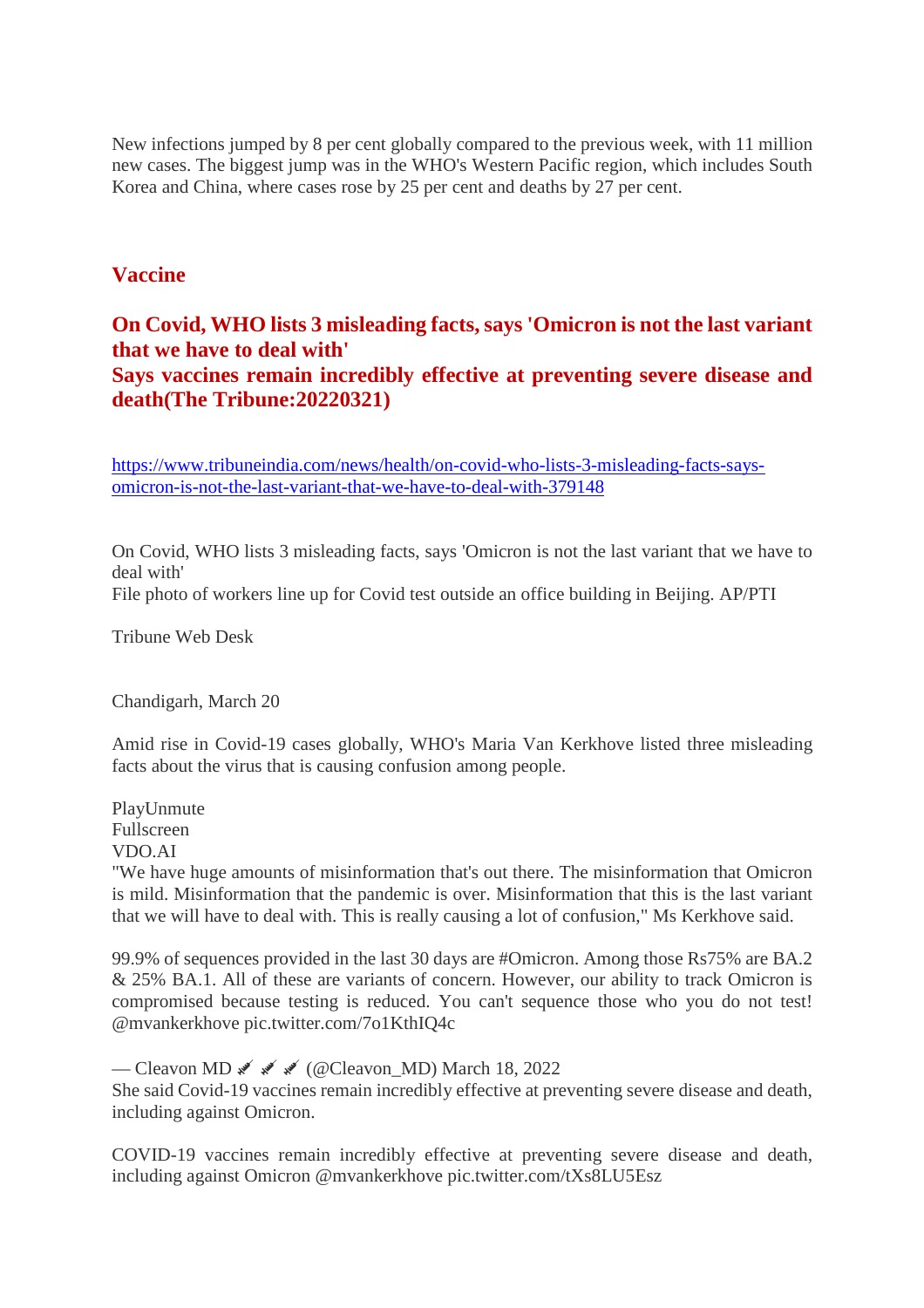— Cleavon MD  $\mathscr{F} \mathscr{F}$  (@Cleavon\_MD) March 18, 2022

China on Saturday reported two Covid deaths, the first since January 2021, amid a spike in the coronavirus cases prompting authorities to rule out relaxing the much-criticised "dynamic zero-Covid" policy of restricting international travel to control the latest outbreak.

The latest surge in cases in the last few weeks was a two year high in the country, denting official claims of China being one of the best performers in curbing Covid pandemic.

New infections jumped by 8 per cent globally compared to the previous week, with 11 million new cases. The biggest jump was in the WHO's Western Pacific region, which includes South Korea and China, where cases rose by 25 per cent and deaths by 27 per cent.

#### **Natural Covid antibodies**

#### **Natural Covid antibodies last 7 months in children: Study(The Tribune:20220321)**

https://www.tribuneindia.com/news/health/natural-covid-antibodies-last-7-months-inchildren-study-378947

Natural Covid antibodies last 7 months in children: Study Photo for representation only.

Children previously infected with Covid-19 develop natural circulating antibodies that last for at least seven months, finds a new study.

The study showed that while 96 per cent of those infected with Covid-19 continued to have antibodies up to seven months later, well over half (58 per cent) of the samples were negative for infection-induced antibodies at their third and final measurement.

"These findings are important because the information we collected from children infected with Covid-19 didn't differ at all by whether a child was asymptomatic, the severity of symptoms, when they had the virus, were at a healthy weight or had obesity, or by gender. It was the same for everyone," said researcher Sarah Messiah from The University of Texas Health at Houston.

For the study, published in the journal 'Pediatrics', the team examined data from 218 children across the state of Texas between the age of 5 and 19 who were enrolled in the Texas CARES survey that began in October 2020 to assess Covid-19 antibody status over time among a population of adults and children in Texas.

The volunteers who enrolled for the study provided researchers with three separate blood draws. Samples were collected before the vaccine rollout and during the Delta and Omicron variants. To date, investigators have completed three different phases of the study.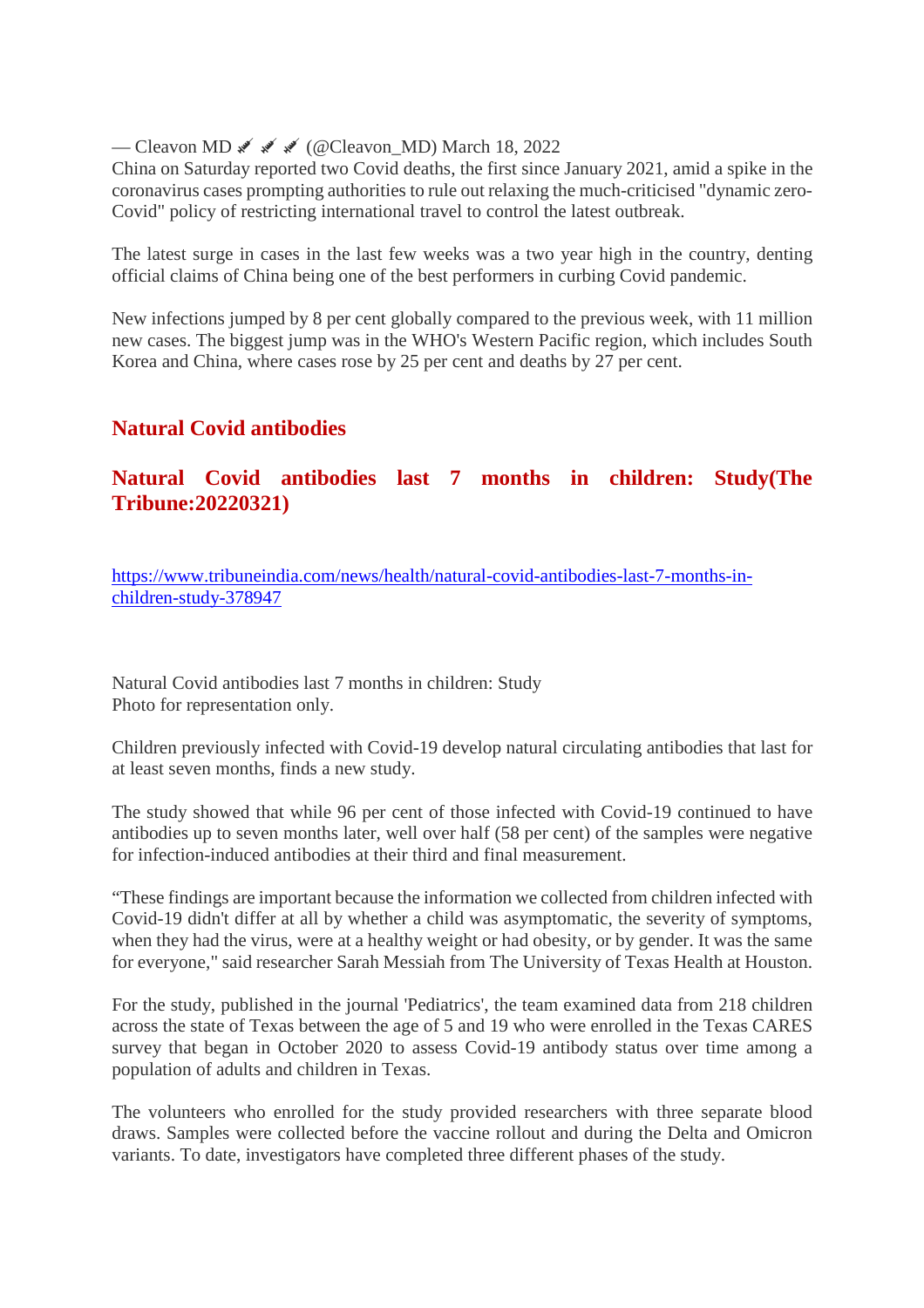The researcher said that the results are just a step in understanding the virus' impact on children.

To date, 14 million kids in the US have tested positive for the virus, she said.

IANS

#### **TB**

**Government employing multi-sectoral, holistic response towards TB elimination: Official**

**In a roundtable organised by the Karnataka Health Promotion Trust (KHPT) in the capital on Wednesday, three crucial health sectors maternal health, adolescent health and TB — were brought into focus, and their problems and a way forward discussed (The Tribune:20220321)**

https://www.tribuneindia.com/news/health/government-employing-multi-sectoral-holisticresponse-towards-tb-elimination-official-378612

Government employing multi-sectoral, holistic response towards TB elimination: Official Photo for representational purpose only.

The government has been employing a multi-sectoral, holistic and intersectional response towards eliminating tuberculosis, a senior official said, noting that its work also ensures providing digital solutions that are cost-effective.

PlayUnmute Fullscreen VDO.AI

In a roundtable organised by the Karnataka Health Promotion Trust (KHPT) in the capital on Wednesday, three crucial health sectors — maternal health, adolescent health and TB — were brought into focus, and their problems and a way forward discussed.

H L Mohan, CEO, KHPT elaborated on how their experience has shown that involvement of members from the TB patients' community results in a greater and more relevant understanding of the problems.

With World TB Day approaching on March 24, the address by Dr. Rajendra Joshi, Deputy Director-General, National, Tuberculosis Elimination Programme, was of particular importance.

"The government has been employing a multi-sectoral, holistic and intersectional response towards TB elimination. Our work also ensures the utilisation digital solutions are provided for a cost-effective approach," he said.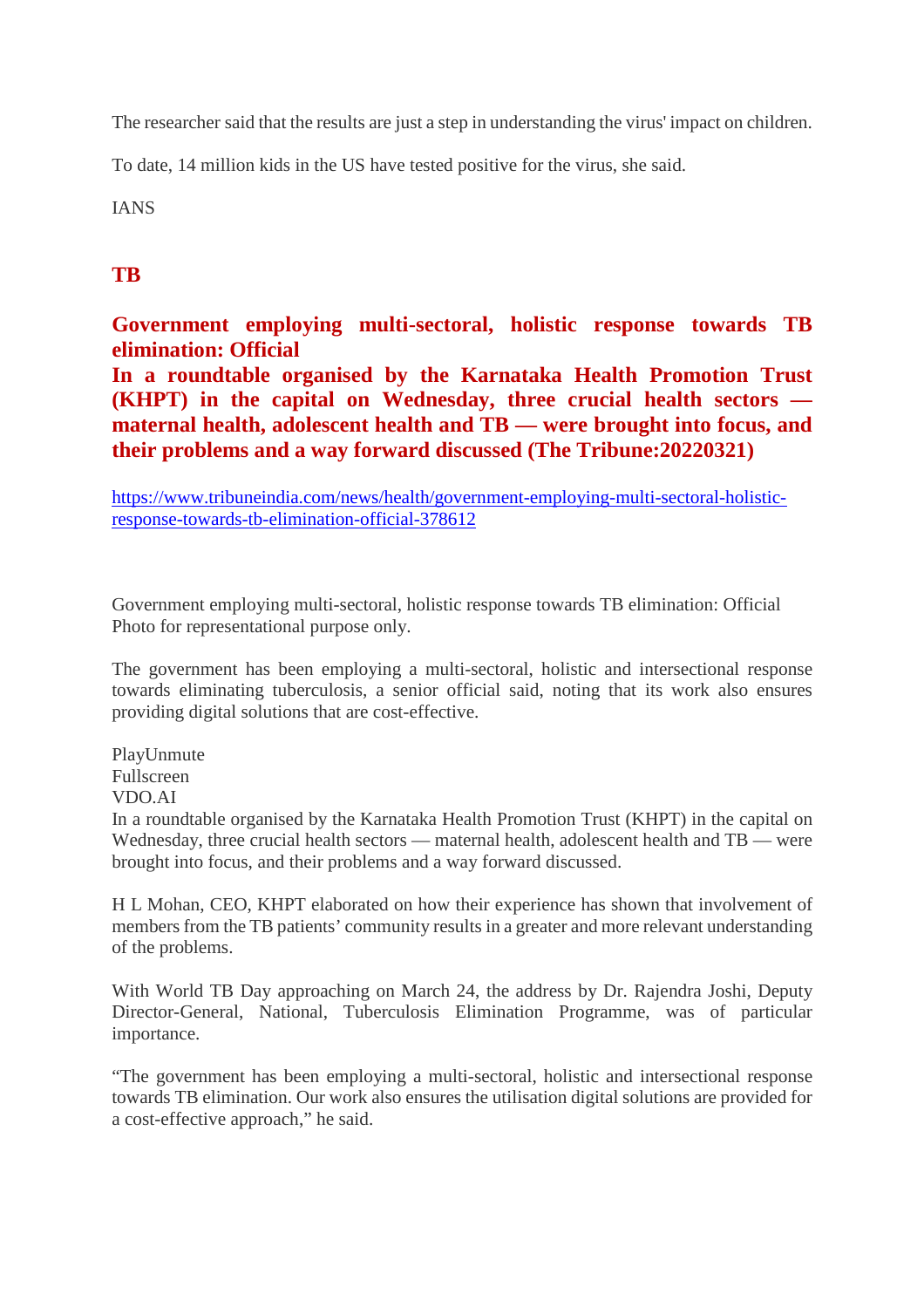Dr. Dalbir Singh, president, Global Coalition Against TB, spoke about the government's leadership in reaching the goal of a 'TB Mukt Bharat' (India free of tuberculosis) through a groundswell across the country.

"The elected representatives must be included in the response for TB. This should not be limited to the top officials, but also involve working with Panchayati Raj Institutions. Their sensitization and participation in the process is crucial for building awareness and expanding access to the services at the grassroots level," Singh said.

#### **Respiratory illness**

#### **Omicron infection linked with common respiratory illness in children: Study (The Tribune:20220321)**

https://www.tribuneindia.com/news/health/omicron-infection-linked-with-commonrespiratory-illness-in-children-study-378328

Omicron infection linked with common respiratory illness in children: Study Photo for representational purpose only. Reuters file

Infection with the Omicron variant of the SARS-CoV-2 virus is associated with a common respiratory illness in young children, known as croup, a previously unrecognised complication of COVID-19, according to a study.

The observational study, published recently in the journal Pediatrics, describes 75 children who came to the Boston Children's Hospital emergency department (ED) with croup and COVID-19 from March 1, 2020, to January 15, 2022.

The researchers noted that some cases were surprisingly severe, requiring hospitalisation and more medication doses compared to croup caused by other viruses, adding that just over 80 per cent occurred during the Omicron period.

"There was a very clear delineation from when Omicron became the dominant variant to when we started seeing a rise in the number of croup patients," said study first author Ryan Brewster, from Boston Children's Hospital and Boston Medical Center.

Croup, also known as laryngotracheitis, is a common respiratory illness in babies and young children.

The illness is marked by a distinctive barking cough and sometimes noisy, high-pitched intakes of breath known as stridor.

It happens when colds and other viral infections cause inflammation and swelling around the voice box, windpipe, and bronchial tubes.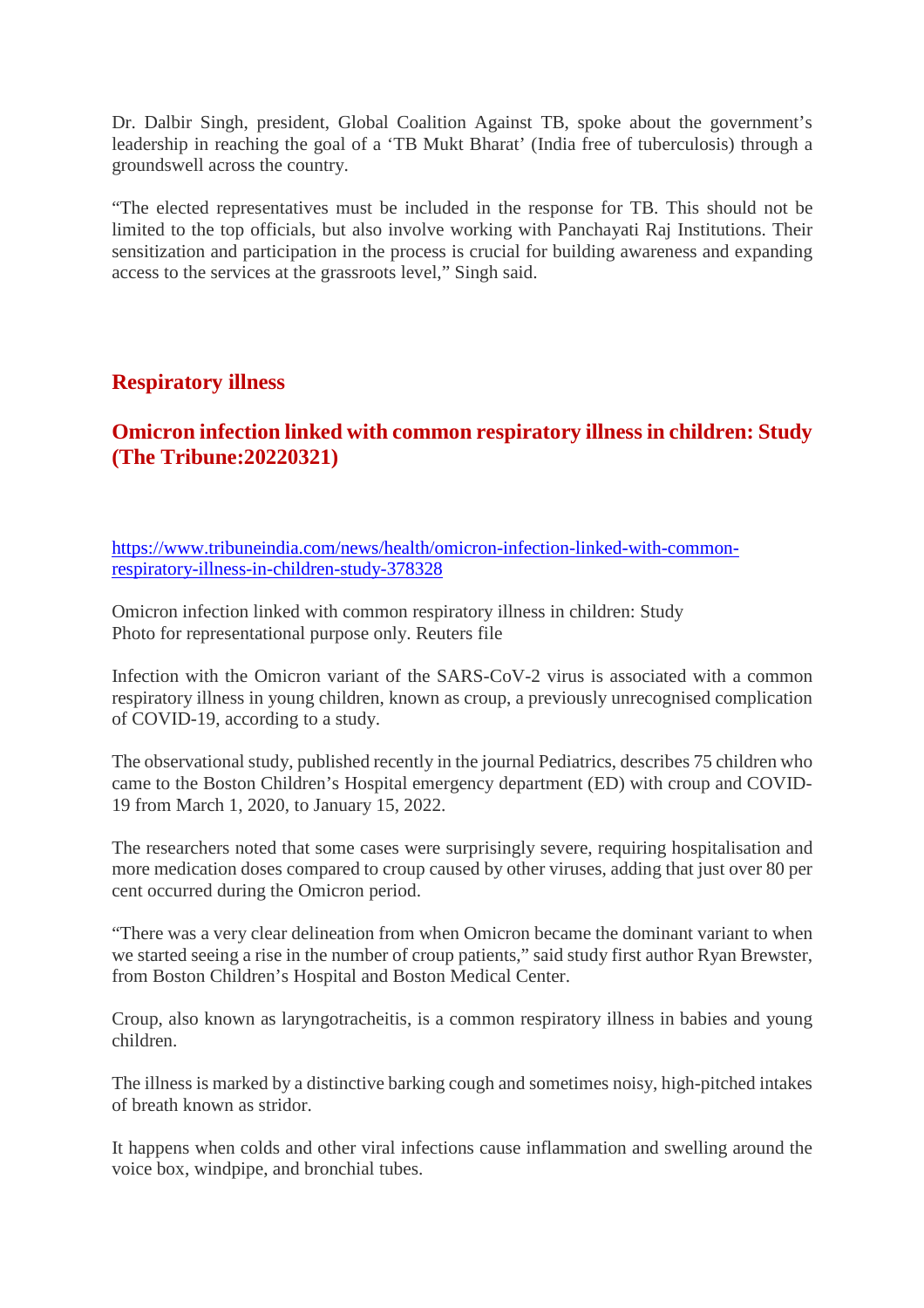In severe cases, including some seen at Boston Children's, croup can dangerously constrict breathing, the researchers said.

Previous studies of COVID-19 in animals have found that the Omicron variant has more of a "preference" for the upper airway than earlier variants, which mainly targeted the lower respiratory tract.

This may account for the sudden appearance of croup during the Omicron surge, Brewster said.

Most of the children with COVID-19 and croup were under age 2, and 72 per cent were boys. Except for one child with a common cold virus, all others were infected with SARS-CoV-2.

Although no children died, nine of the 75 children with COVID-19-associated croup (12 per cent) needed to be hospitalised and four of them (44 per cent, or 5 per cent of the total) required intensive care, the researchers said.

By comparison, before COVID-19, fewer than 5 per cent of children with croup were hospitalised, and of those, only 1 to 3 per cent required intubation, they said.

Overall, 97 per cent of the children were treated with dexamethasone, a steroid.

All of those who were hospitalised received treatment which is reserved for moderate or severe cases, as did 29 per cent of children treated in the ED.

"Most cases of croup can be managed in the outpatient setting with dexamethasone and supportive care," said Brewster.

"The relatively high hospitalisation rate and the large number of medication doses our COVID-19 croup patients required suggests that COVID-19 might cause more severe croup compared to other viruses," he added.

#### **Pandemic**

#### **The spring blues: On India's recovery two years into the pandemic (The Hindu:20220321)**

https://www.thehindu.com/opinion/editorial/the-spring-blues-the-hindu-editorial-on-indiasrecovery-two-years-after-pm-modi-announced-the-lockdown/article65243191.ece

A fresh guard is needed to nurture India's fledgling economic recovery from the pandemic This week, India will complete two years since the Government embarked on what is now considered the harshest and quickest lockdowns in the world in a bid to block entry points for the infectious COVID-19 virus. The efficacy of that lockdown, both in terms of curbing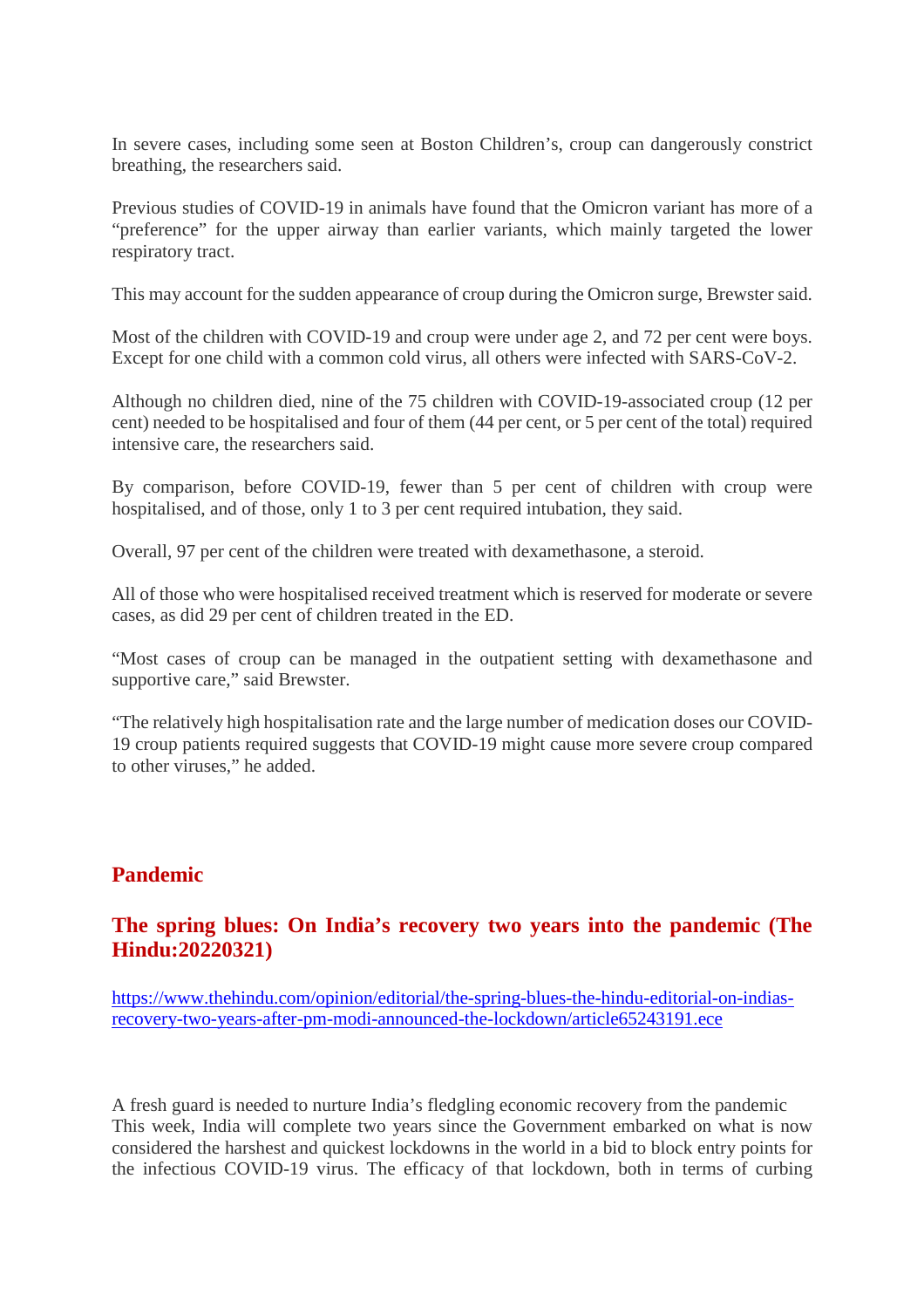infection rates (and mortality rates) and the accompanying hardships imposed on the population at large, can be debated at length. There is, however, little argument over the massive economic costs for the country. The Reserve Bank of India has underlined that some of that damage to India's GDP is permanent. This can be linked to businesses shutting shop for good, labourers migrating home (with many choosing not to return) and consumers turning increasingly reluctant. The rebuilding effort remains a work in progress, although record tax collections would suggest that all is well. Personal consumption and employment-driving contactintensive sectors remain below pre-pandemic levels, even as other macro metrics have surpassed pre-COVID performance. Just as the virus appeared to be ebbing, triggering hopes of a revival in consumer confidence, the Russia-Ukraine conflict has thrown up fresh challenges, including high commodity and crude oil prices.

Health-care costs are considered a key factor for pushing several middle- and lower-income households below the poverty line, while high inflation affects all economic actors. The Russia-Ukraine situation has not only catapulted gas, oil and coal prices higher but also fertilizers, wheat, corn, and seed oil. A section of farmers growing crops such as wheat may gain, but inflation in essential items such as food and transport, will impact the poor the most. For now, India's oil marketing companies, who the Government has argued determine the retail prices of fuel, have shown extreme benevolence in holding rates at November 2021 levels and this may persist till Parliament's current session ends. This is, however, not fiscally sustainable, just as the Finance Ministry has argued that high global commodity prices are not. A prolonged conflict in Europe could tip the global economy into recession, even as monetary policy missteps and social risks associated with high inflation, could dampen growth, Moody's Investors Service warned last week. On the other hand, the Government's robust direct tax collections that have surpassed even revised estimates by ₹1.13 lakh crore, give it room to not just push forward the LIC share sale till market volatility subsides but also slash fuel taxes further, curb other inflationary pressures and expand the COVID-19 booster shots coverage. Unless people get more certainty about the pandemic's end-game, and have some money in their hands, it would be difficult to spur consumption enough to reach the necessary next stage of the recovery — a revival in private investments.

#### **NPPA**

#### **Explained | What is the National Pharmaceutical Pricing Authority's role in fixing drug prices? (The Hindu:20220321)**

https://www.thehindu.com/sci-tech/health/explained-what-is-the-national-pharmaceuticalpricing-authoritys-role-in-fixing-drug-prices/article65240274.ece

Why is the pharma lobby seeking a 10% increase for scheduled drugs? How will it impact consumers?

The story so far: Consumers may have to pay more for medicines and medical devices if the National Pharmaceutical Pricing Authority (NPPA) allows a price hike of over 10% in the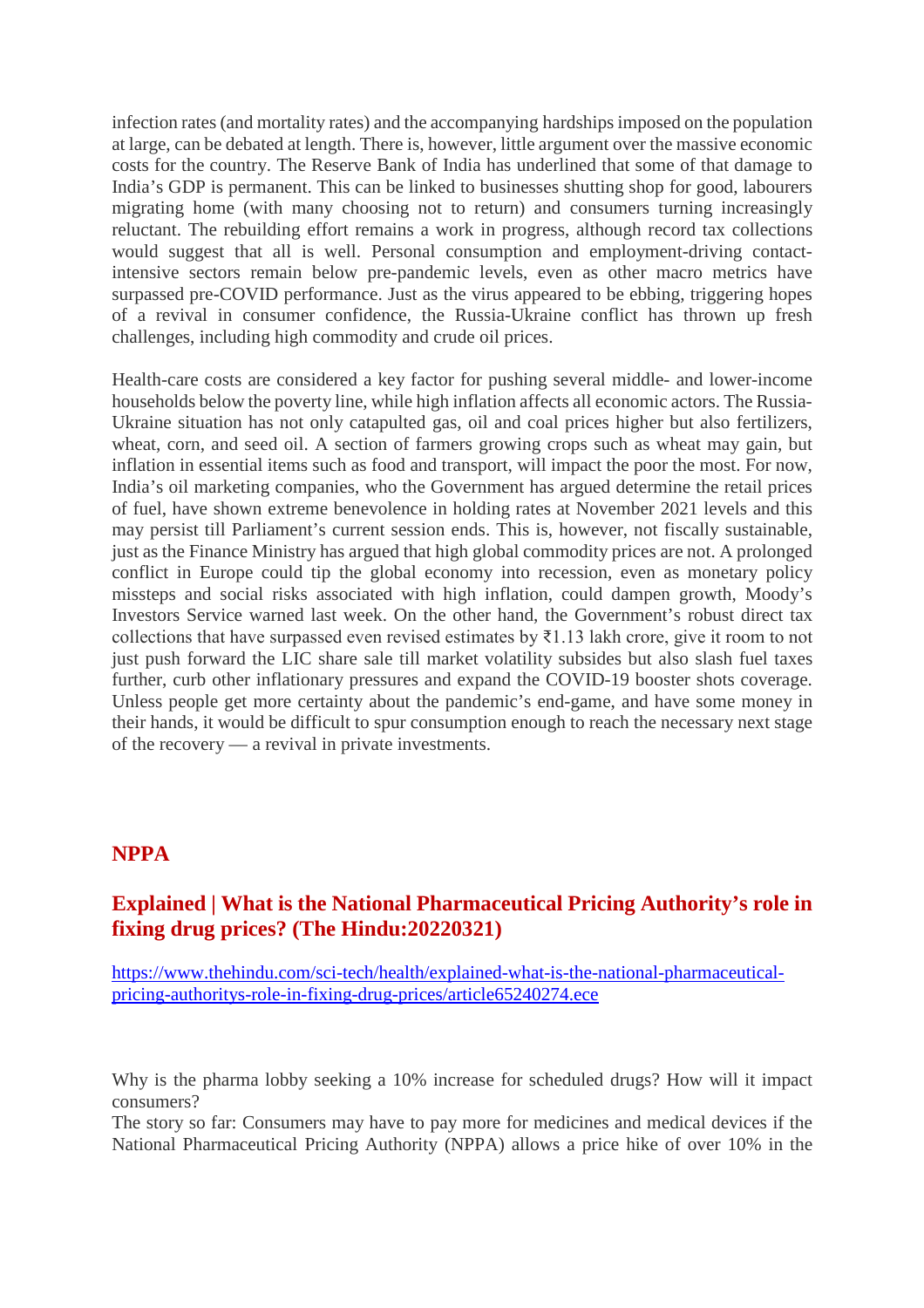drugs and devices listed under the National List of Essential Medicines (NLEM), this coming month. The escalation which is

#### **WTO nod**

#### **Explained | Will a limited and conditional WTO nod to remove intellectual property rights on (The Hindu:20220321)**

https://www.thehindu.com/sci-tech/health/will-a-limited-and-conditional-wto-nod-to-removeintellectual-property-rights-on-the-use-of-covid-19-vaccines-help/article65240436.ece

What are some of the hurdles in the draft agreement? What do India's pharmaceutical companies say?

The story so far: At the World Trade Organisation (WTO) negotiations, a consensus is in sight on a pending proposal championed by India and South Africa in 2020 that sought to remove intellectual property rights restrictions on the use of COVID-19 vaccines, drugs and diagnostic devices. The reprieve, however, will come with certain conditions, which are still under discussion.

#### **COVID-19 cases**

#### **India adds 1,761 COVID-19 cases, lowest single-day rise in nearly two years (The Hindu:20220321)**

https://www.thehindu.com/news/national/covid/article65242919.ece

The death toll climbed to 5,16,479 with 127 fresh fatalities

India on Sunday recorded 1,761 fresh coronavirus infections, the lowest in around 688 days, that took its tally to 4,30,07,841, while the active cases declined further to 26,240, according to Union Health Ministry data.

The death toll climbed to 5,16,479 with 127 fresh fatalities, the data updated at 8.00 a.m. stated.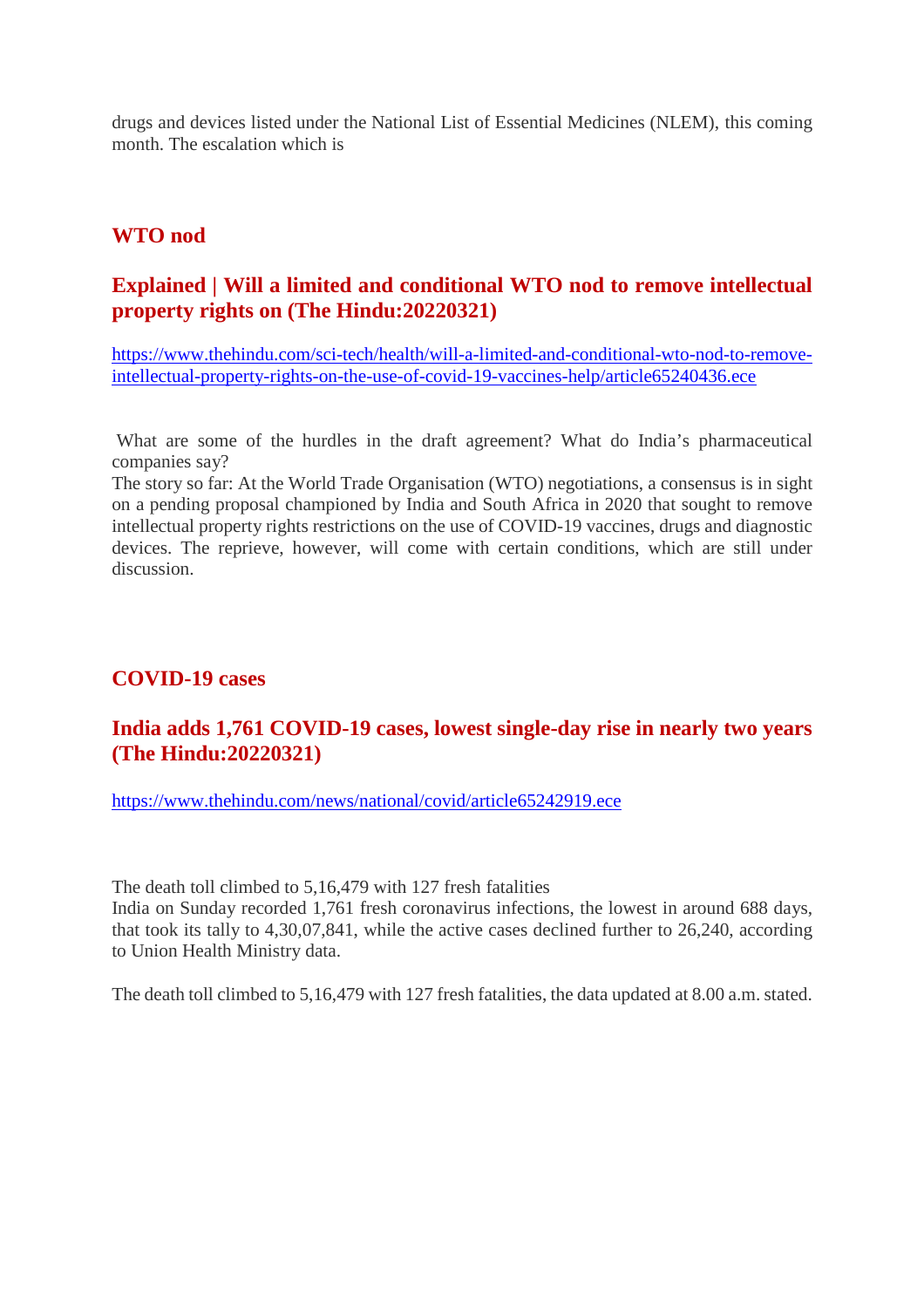#### **Oral COVID-19 antiviral drug**

#### **19 firms in India to make Pfizer's oral COVID-19 antiviral drug(The Hindu:20220321)**

https://www.thehindu.com/news/national/19-firms-in-india-to-make-pfizers-oral-covid-19 antiviral-drug/article65235579.ece

They have signed sublicence agreements with United Nations-backed Medicines Patent Pool Nineteen drugmakers in India have signed sublicence agreements with the United Nationsbacked Medicines Patent Pool (MPP) to manufacture the generic version of Pfizer's oral COVID-19 antiviral nirmatrelvir, which is to be used in combination with ritonavir.

They are among the 35 companies across 12 countries to have entered into such agreements with MPP for manufacturing and supplying to 95 low and middle

#### **Medical devices**

#### **Need to standardise methodology to evaluate medical devices: Niti Aayog member V.K. Paul(The Hindu:20220321)**

https://www.thehindu.com/sci-tech/health/need-to-standardise-methodology-to-evaluatemedical-devices-niti-aayog-member-vk-paul/article65233765.ece

Niti Aayog member Dr. V.K. Paul has stressed on the need to standardise the methodology for evaluating innovative medical devices.

Dr. Paul was in Maharashtra's Pune city on March 15 to inaugurate a new research & development facility of a company providing medical device solutions.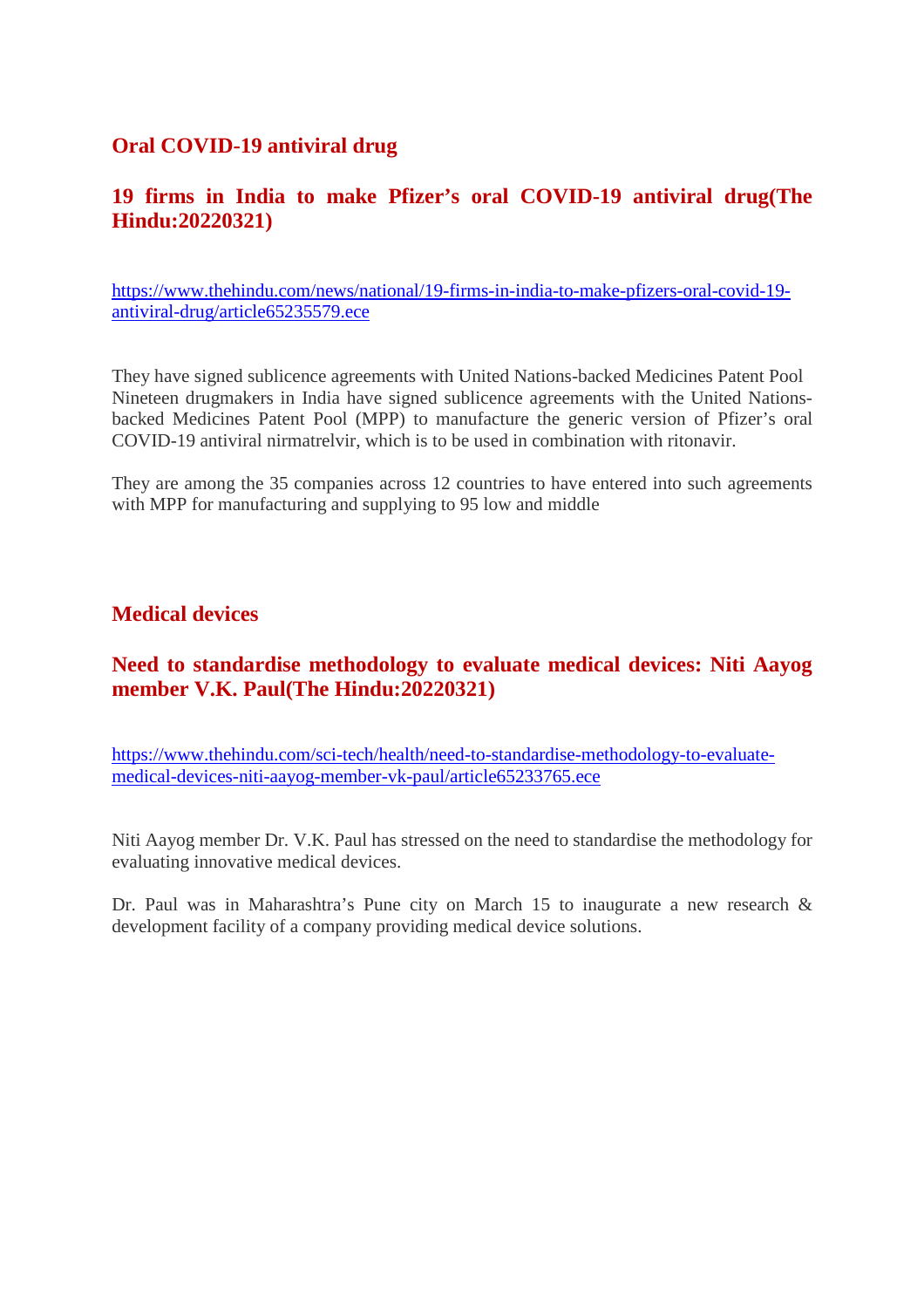#### **Medical Education**

#### **Delhi HC worried over lack of 'quality, affordable' medical colleges in country (The Hindu:20220321)**

https://www.thehindu.com/news/cities/Delhi/delhi-hc-worried-over-lack-of-qualityaffordable-medical-colleges-in-country/article65231039.ece

Court decision comes while allowing an institute to increase seats in postgraduate and undergraduate courses

The Delhi High Court has raised concern over the lack of adequate number of medical institutions providing quality affordable education in the country. It said due to lack of colleges, thousands of students are compelled to pursue their studies abroad.

"This reality has especially become a cause for concern at a time when due to the conflict between Ukraine and Russia, several thousand Indian medical

#### **Global pandemic treaty**

#### **Watch | What is global pandemic treaty? (The Hindu:20220321)**

A video on World Health Organisation's pandemic treaty

In December 2021, the World Health Assembly agreed to start a global process to draft the pandemic treaty. The Health Assembly adopted a decision titled "The World Together" at its second special session since it was founded in 1948.

As per the decision, the health organisation established an intergovernmental negotiating body to draft a pandemic treaty.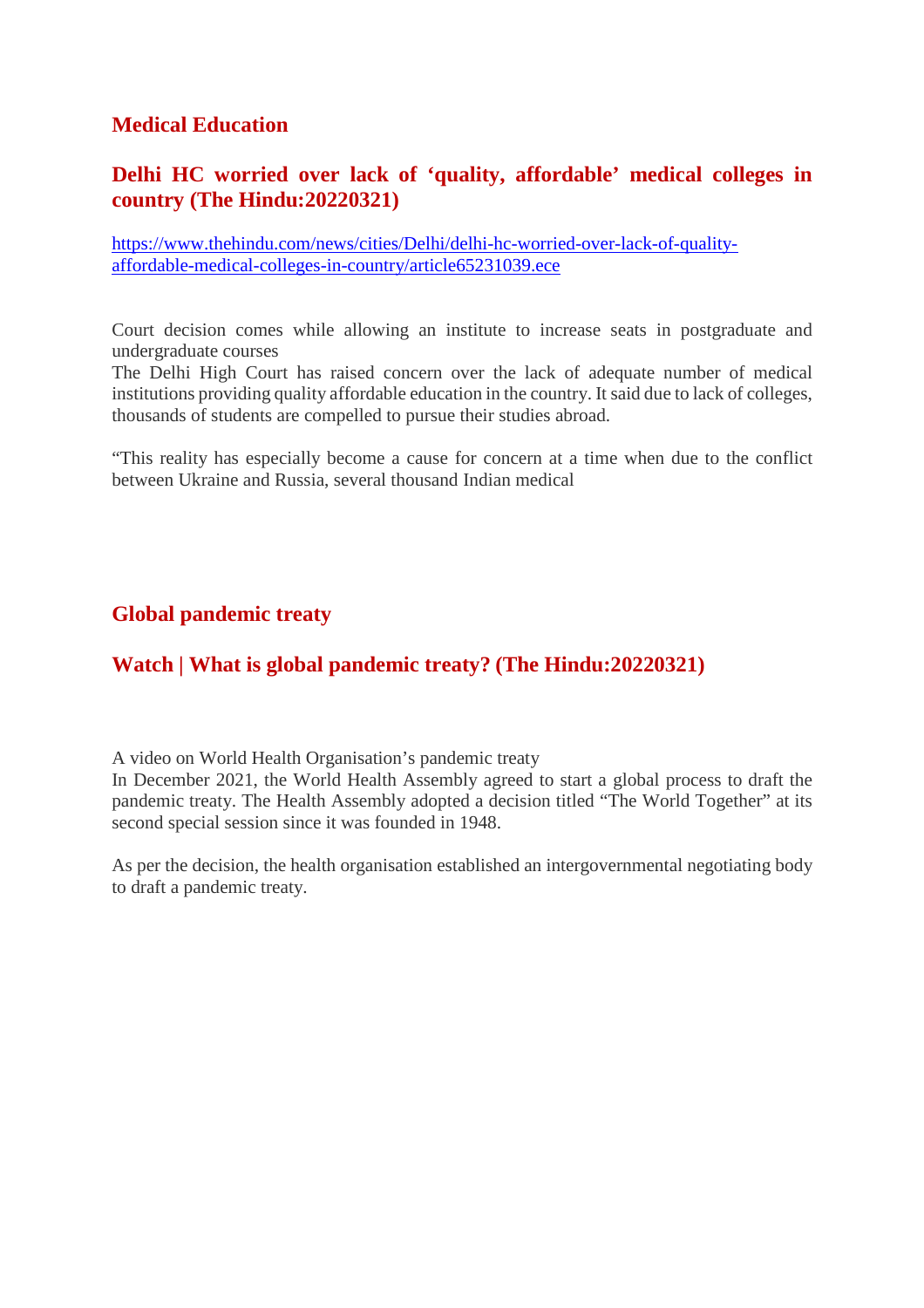#### **Detox diet**

**Expert recommends detox diet to shed winter weight before summer A detoxification can benefit your body in a variety of ways, including boosting metabolism, strengthening immune system, promoting healthier skin and a clearer mind (The Indian Express:20220321)**

https://indianexpress.com/article/lifestyle/health/detox-body-diet-meal-chart-plan-summerhealthy-eating-7812310/

detox diet, detox diet for summer, detox diet to shed winter weight, healthy eating, healthy meals, healthy diet, diet chart, diet plan, weight loss, immunity, indian express newsDo you follow a detox diet? Here's what you need to know. (Photo: Getty/Thinkstock) Winters are all about survival. When the temperature drops dramatically, people tend to

become lazy and alter their diet so as to suit the weather and keep themselves warm and fed. Daily activities reduce, too, with the urge to stay under the covers.

Nutritionist Sapna Jaysingh Patel, the founder of Health Before Wealth, says the consumption of fat-laden food can damage the body in the long run, because these foods are hard on the body and never get properly digested, leading to stomach aches, bloating, or constipation.

ALSO READ |Guide to eat right: Common myths about food combining that you should know "Also, such an intake lowers body activity, making it heavy, resulting in low energy. Since summers are when generally the hot weather drains the body's energy, it is imperative that it goes through a winter detoxification process to take out the excess accumulation of food," she says.

weight loss, how to lose wight, weight loss tips Following a detox plan for a week alone won't be enough. For a long-lasting impact, it is essential to adopt a holistic lifestyle that impacts the body in a healthy way.

According to Patel, it can benefit our body in a variety of ways, including boosting our metabolism, strengthening our immune system, promoting healthier skin and a clearer mind.

#### **Fitness**

**Weekend fitness: Practice these five easy exercises for toned arms Check out these exercises, as suggested by Ayurvedic expert and yoga instructor Dr Noopur Rohatgi (The Indian Express:20220321)**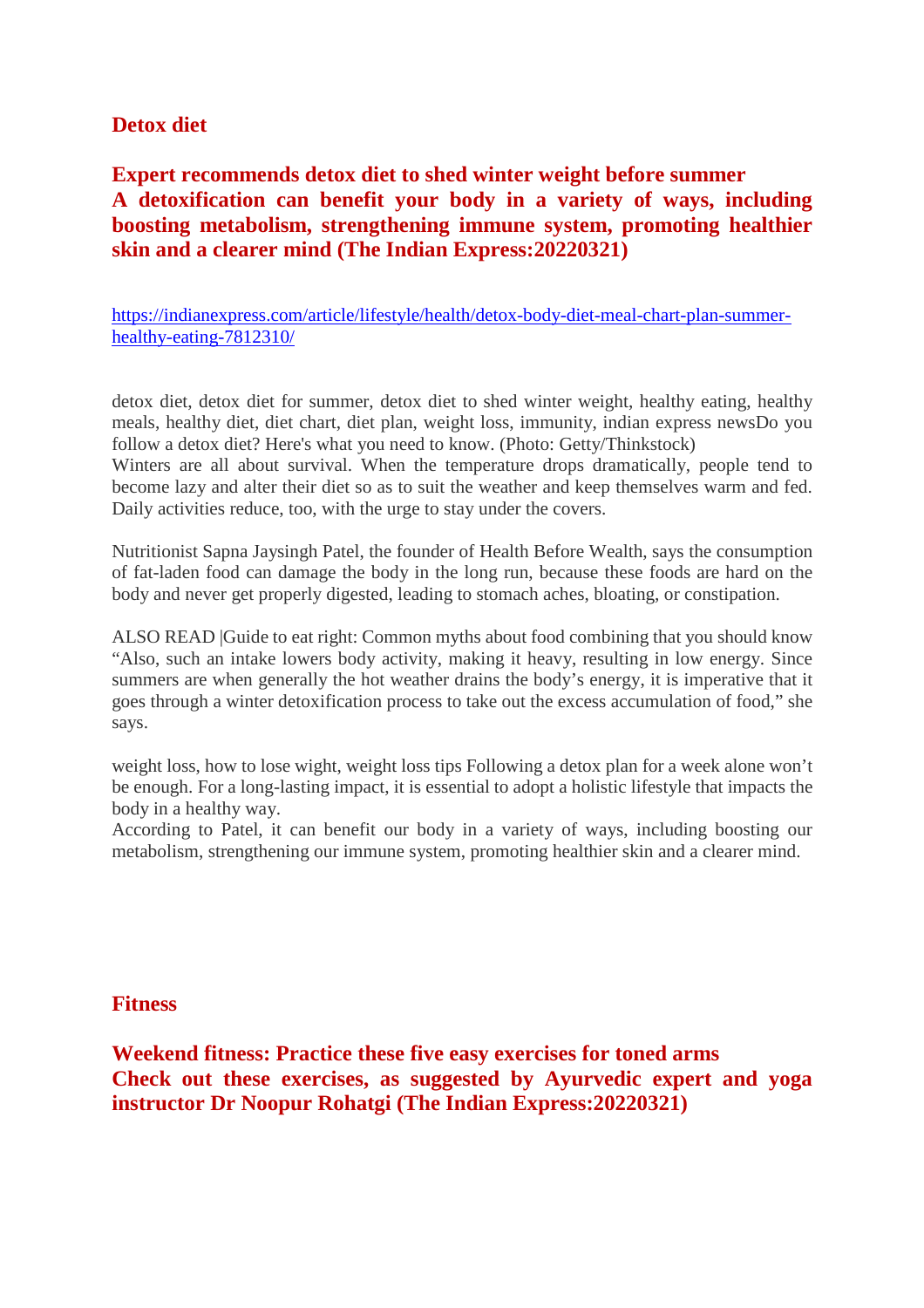https://indianexpress.com/article/lifestyle/fitness/weekend-fitness-5-easy-exercises-for-tonedarms-7793319/

Each exercise should be done in 30 repetitions daily. Gradually increase the number of reps every week. (Source: Representative image/Pexels)

If you're a working professional with a tight schedule, a homemaker with tons of chores and responsibilities or a student looking to have a toned upper body, you've come to the right place.

Amidst the hustle and bustle of everyday life, it becomes difficult to have a regular exercise regime. While some prefer to hit the gym, others prefer the calmness that yoga brings with it.

ALSO READ |5 simple yoga poses that are highly beneficial if practised daily As such, if you want to achieve toned arms and shoulders, you may want to check out these five exercises as suggested by Ayurvedic expert and yoga instructor Dr Noopur Rohatgi.

"Each exercise should be done in 30 repetitions daily. Gradually increase the number of reps every week," she advised in her post.

While regular physical activity is recommended for people of all ages, most don't know a place where they can start from. Beginning with easy-to-do exercises may keep you motivated as well as keep you on the right track.

Dr Rohatgi advised that these exercises "should always be accompanied with other cardio exercises and calorie deficit nutritious diet for ultimate results."

The five easy exercises for toned arms and shoulders, as suggested by Dr Rohatgi are mentioned below.

Arm Pulses

Designed to target the shoulders, triceps and biceps, arm pulses are highly recommended to tone down the arms. To do this exercise, lift your arms and keep your elbows and upper arms tight by your side. Proceed to move your arms in short pulses.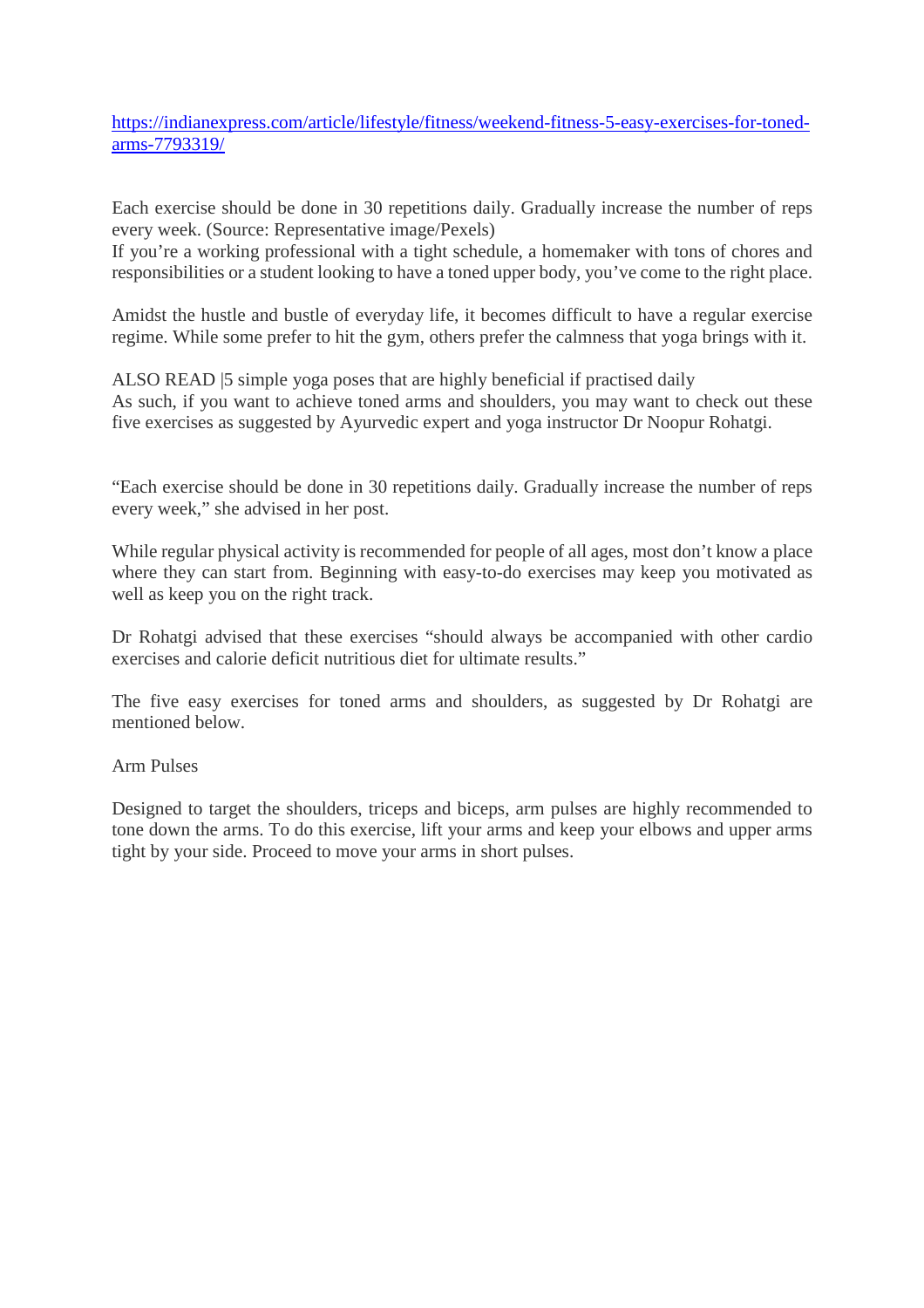#### **Citrus Food**

#### **Here's simple way to clean and cut a pomelo; know the many benefits of this citrus fruit**

**Chef Saransh Goila took to Instagram to show us how to cut this large citrus food — minus the mess! (The Indian Express:20220321)**

https://indianexpress.com/article/lifestyle/food-wine/how-to-easily-clean-a-pomelo-knowbenefits-7767788/

Relished during the winter season, pomelos are a delicious, citrus-y fruit. (Representative Image/Pexels)

Pomelos, a large variety of citrus fruit, is popularly relished across the country. This tangy, fibrous and refreshing fruit is related to the sweeter grapefruit and is known for its high vitamin C and antioxidant properties.

ALSO READ |Bhagyashree loves eating this delicious winter fruit; shares the many healthy benefits

Referred to as chakotra in Uttarakhand, batabi lebu in West Bengal and robab tenga in Assam, the fruit tastes delicious on its own or when added to salads. Recently, Chef Saransh Goila took to Instagram to share how to clean and cut a pomelo without getting your kitchen surface messy.

"Make a lovely salad with it ya phir Uttarakhand style Chakotra ka Saan which is also a desi salad," he captioned the post.

Take a look.

Here's how to neatly cut a pomelo, according to Chef Saransh Goila.

\*Take a pomelo and slice off both ends uniformly.

\*Make gashes in the pomelo's peel in the shape of a triangle. Carefully tear off slices of the peel as it will open up like flower petals.

\*Slice the remainder of the white peel and rind from the fruit with a sharp knife. You'll be able to see the bright flesh of the fruit.

\*Open the segments of the pomelo with your hands and use them as required.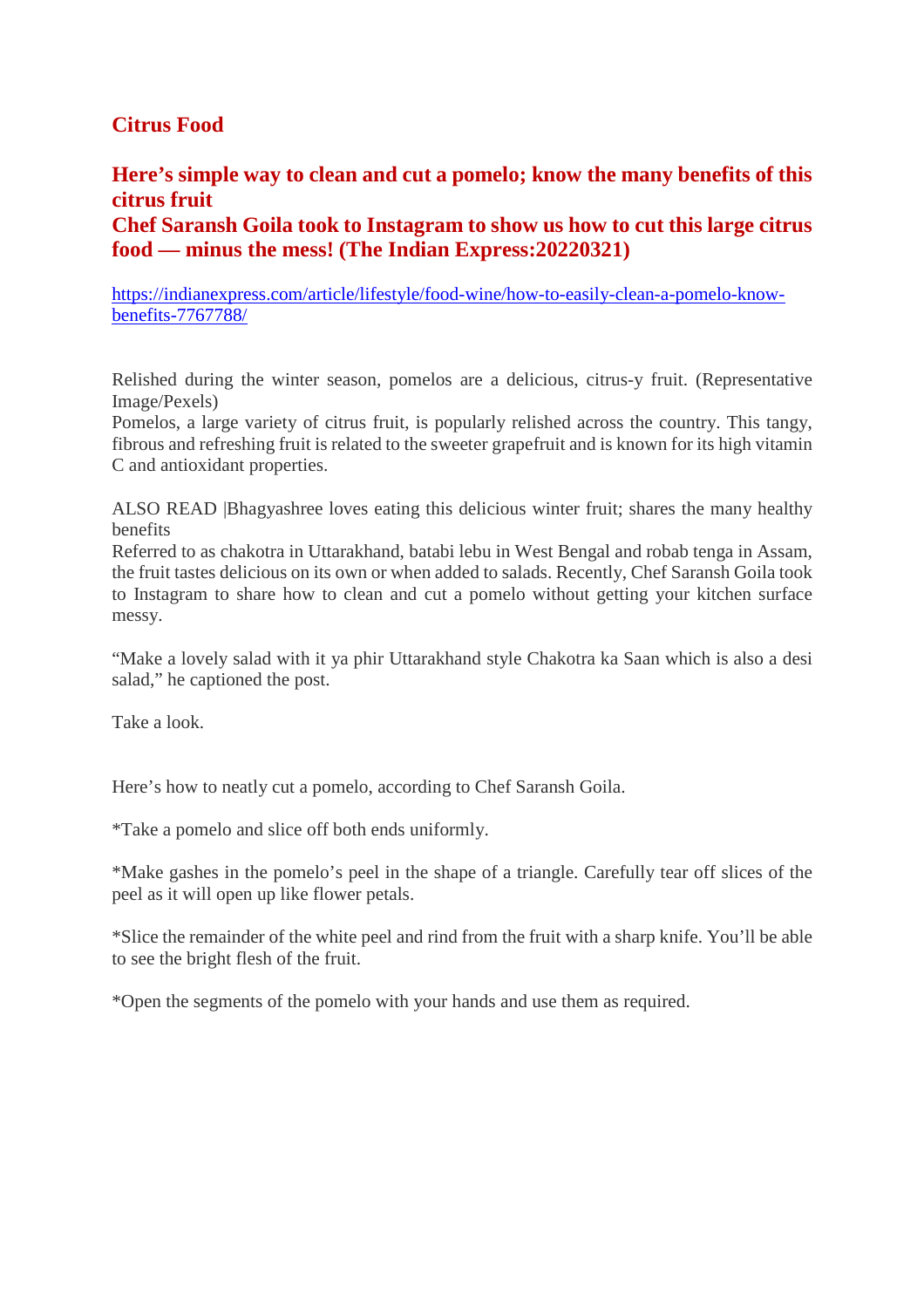#### **Vaccination**

**Waning immunity may require wider boostersLarge section of those vaccinated got their last dose more than 6 months ago, leading to protection tapering (The Hindustan Times:20220321)**

https://epaper.hindustantimes.com/Home/ArticleView



A little over a third (36%) of all Indians above the age of 45 received their second dose of the Covid-19 vaccine at least six months ago – a time threshold that many studies say causes significant waning of immunity – pointing to the need for the country to make available booster shots to this population cohort, and progressively to everyone over 18 years of age. Currently, only those over 60 years are eligible for boosters in India.

Several global studies, both in laboratory setting as well as those that looked at real-world data, have shown that vaccine effectiveness against severe Covid-19 starts decreasing after a certain time period, widely believed by experts to be around four to six months after people were administered the second dose of the vaccine.

Indeed, one theory for the surge in infections, including those caused by a second Omicron variant-driven wave in some Western countries, is waning immunity.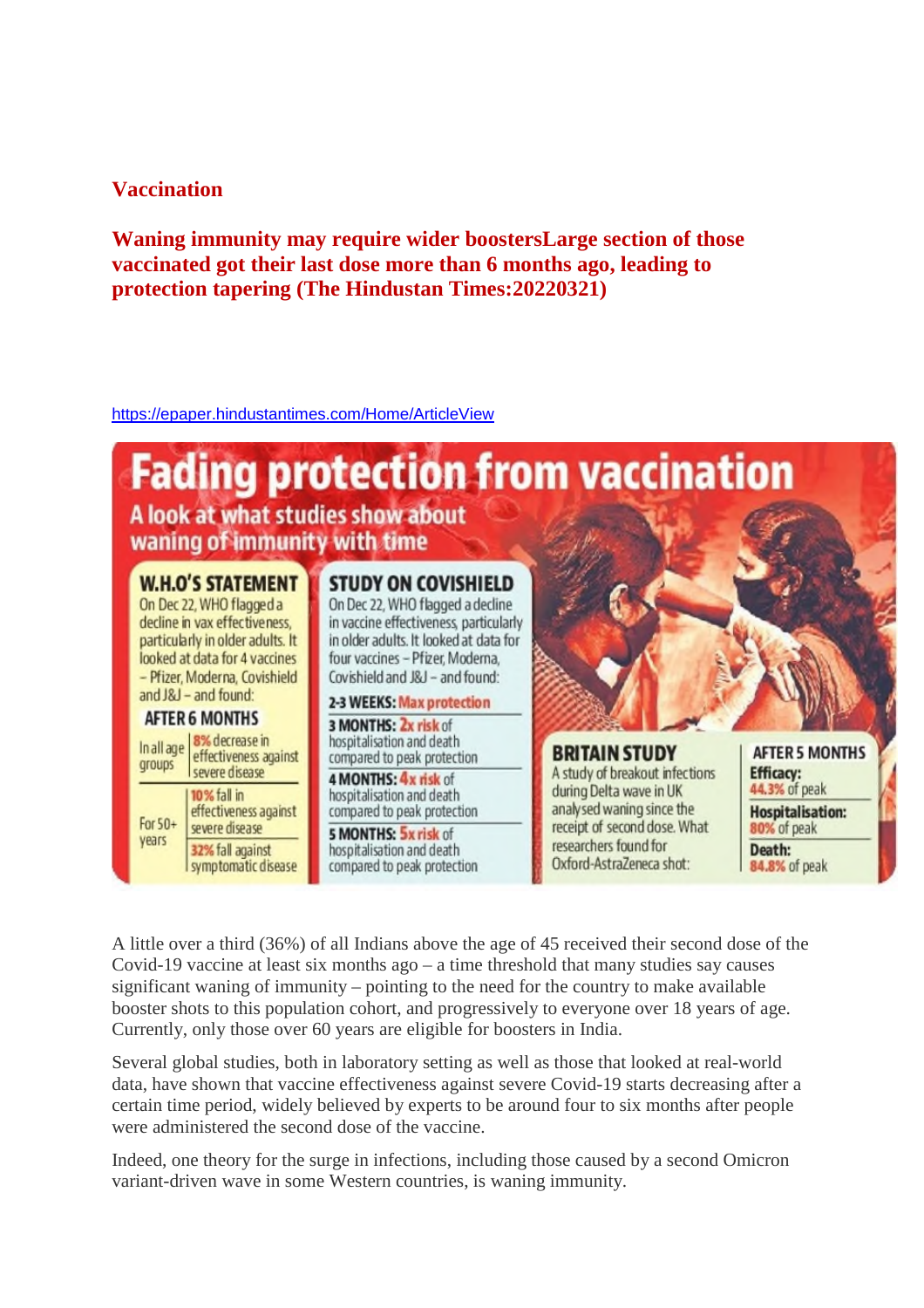Of India's estimated 345 million adults above the age of 45 years, according to population projections for 2021 by the Census of India, 122.8 million had received both shots of the vaccine by September 20, 2021. This means that more than a third had received both shots.

In the weeks that followed, this number saw a massive increase as vaccination in this category picked up pace. By October 20, around 43% of Indians above 45 years were doubly vaccinated, while a little over half (53%) of this population group were fully vaccinated four months ago, as on November 20, 2021.

These numbers mean that in around eight weeks' time, more than half of all Indians above 45 years of age will have crossed the six-month threshold of their second shot.

Among the studies on waning immunity are those that looked at the Oxford-AstraZeneca vaccine, which is manufactured in India under the brand name Covishield, and is currently responsible for around nine out of 10 shots administered in the country.

Since the contraction of India's third wave, new Covid-19 cases in the country right now are the lowest since the early days of the outbreak more than 22 months ago.

Of India's total eligible population, 80.9% have received two shots of the vaccine, while another 14.5% have been administered a single shot.

Experts said that while the third Omicron wave may have bought India some time in terms of natural immunity among the masses, the sooner the issue of wider booster coverage is dealt with, the better.

#### **What global studies say**

The World Health Organization (WHO), based on a meta-regression analysis of four of its vaccines granted emergency use authorisation (EUL) with the most data – Pfizer-BioNTech's Comirnaty, Moderna's Spikevax, Astrazeneca's Covishield/Vaxzevria, and Johnson & Johnson's Ad26.COV2.S – observed that there was a considerable decline in immunity, particularly among older people.

"Emerging data consistently show a decline in vaccine effectiveness against SARS-CoV2 infection and COVID-19 with time since vaccination, and more significant decline in older adults," the United Nations health agency said in a statement on December 22.

Vaccine effectiveness against severe Covid-19 decreased by about 8% over a period of six months in all age groups, the analysis showed.

But the more alarming finding was that in adults above 50, protection against severe disease decreased by about 10% in the same period, and protection fell by 32% against symptomatic disease.

Importantly, this study was released by WHO before the emergence of Omicron and its subvariants, which are much more infectious than other variants.

Another study by University of Edinburgh published in the Lancet journal gives us a much clearer understanding of immunity waning in Covishield. It looked real-world data from 44 million shot recipients – 42 million in Brazil and 2 million in Scotland.

Researchers started seeing a visible drop in immunity around three months after people were given their second shot.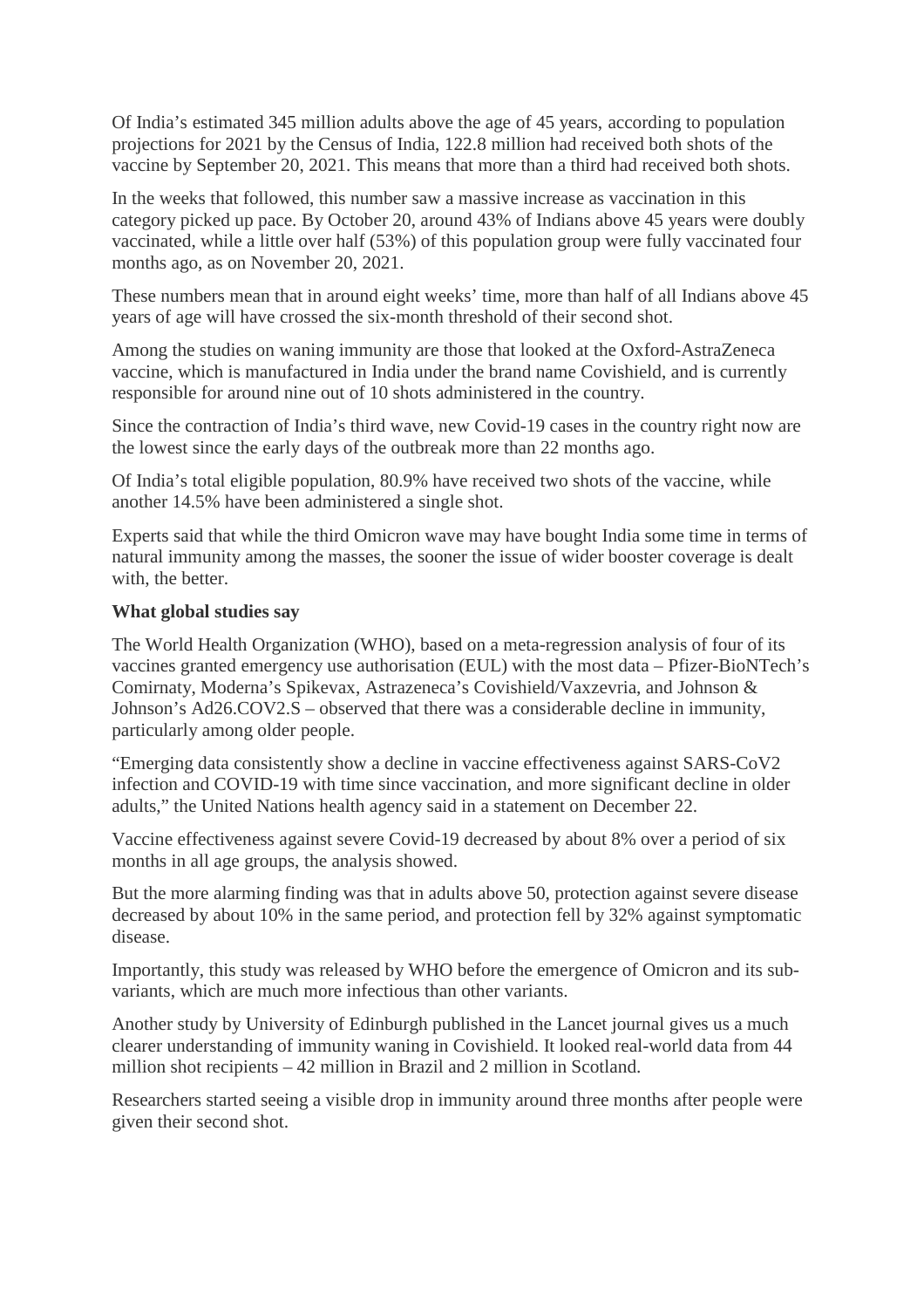Compared with two weeks after receiving a second dose, there was a fourfold rise in the chance of death and hospitalisation four months from the second dose, which became a fivefold increase in five months.

In the Indian context, the four-month period applies to the nearly 185 million people, or 53% of those above 45 years, while the five-month period applies to nearly 150 million people, or 43% of those above 45 years.

"Vaccines have been a key tool in fighting the pandemic, but waning in their effectiveness has been a concern for a while. By identifying when waning first starts to occur in the Oxford-AstraZeneca vaccine, it should be possible for governments to design booster programmes that can ensure maximum protection is maintained," Aziz Sheikh, director of the University of Edinburgh's Usher Institute and the study's lead author, said in a statement.

"Our work highlights the importance of getting boosters, even if you've had two doses of the Oxford-AstraZeneca vaccine, as soon as you are able to," added Vittal Katikireddi of the University of Glasgow, one of the co-authors of the study.

A third study in New England Journal of Medicine showed that vaccine effectiveness against symptomatic Covid-19 fell to 44.3% by the five-month point from the second dose for Covishield. Beyond the five-month point, effectiveness against hospitalisation fell to 80%, while against death to around 85%. Those over 40 and with underlying medical conditions saw a greater waning, according to this study.

Several factors must be taken into account when expanding booster ambit, such as coverage of all vulnerable groups, and the impact the Omicron wave would have had on the immunity levels, experts said.

"We have obviously prioritised for now the population that is most vulnerable to the virus – the elderly, health care and front line workers. There are several aspects of the strategy that the government is trying to look at right now – from having vaccine from multiple manufactures made available to covering children," said Dr Vikas Maurya, director, pulmonology, Fortis Healthcare.

"I am certain they want to cover as this group (45 years and above) as quickly as possible. After these categories are well-placed, I definitely see boosters being expanded to the vulnerable people in the 45+ category as well in a month or two," Dr Maurya said.

"There are also people predicting that a new wave may be on the horizon, even though it may not happen, in which case it would be best to cover as many vulnerable people with boosters as possible," Dr Maurya said.

India's third wave of infections caused by the Omicron variant may have bought India limited amount of grace time, he said.

"We also need to understand that the country just saw a massive Omicron wave in which many people exposed to the virus. In that sense, from what we've observed, that should buy them 3-4 months of immunity," he added. "This would be a factor that would be in the minds of government experts when they're planning out the booster strategy."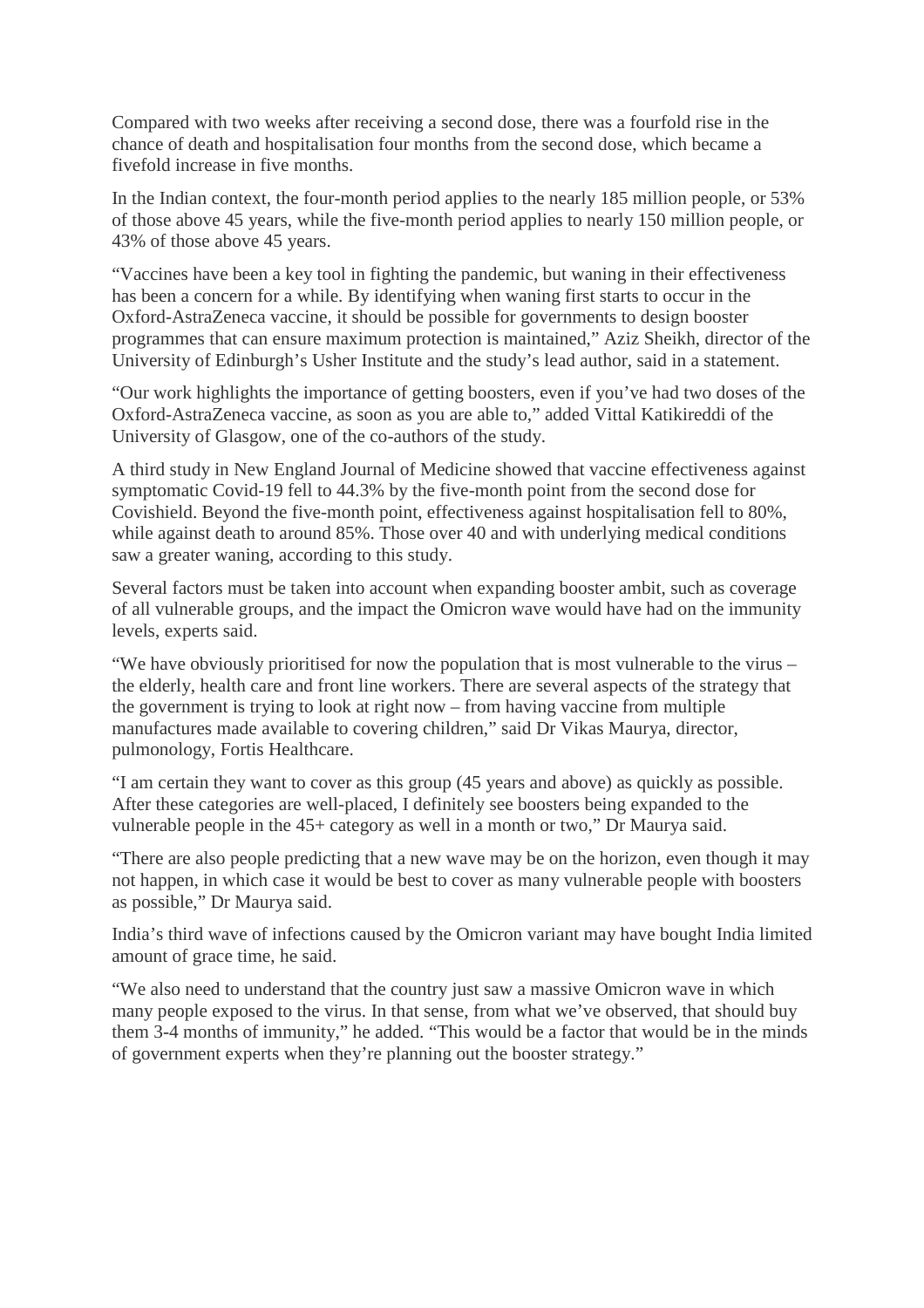#### **Medicine (Dainik Bhasker:20220321)**

https://epaper.bhaskar.com/detail/965780/95607423421/rajasthan/21032022/14/image/

## **भारकर बेकिंग** • सरकार ने ६ फार्मासिस्ट को राजकीय विश्लेषक नोटिफाई किया खराब दवाएं बीमार नहीं करेंगी: 12 महीने में नहीं, 30 दिन में मिलेगी सैंपल की जांच रिपोर्ट संदीप शर्मा जयपर

अभी छह हजार दवाओं की तो रिपोर्ट आनी बाकी है

दवाओं के सैंपल की जांच रिपोर्ट फिलहाल. 6000 सैंपल की रिपोर्ट 30 दिन में मिल जाएगी। अभी आनी बाकी है। रिपोर्ट नहीं आने से रिपोर्ट 1 में आती है। इस परेशानी से निपटने के लिए ड्रग विभाग ड्रग विभाग का दावा है 4-5 माह<br>की मांग पर सरकार ने राजकीय में पेंडेंसी खत्म हो जाएगी। ऐसे में विश्लेषक लगाने की मंजूरी दे दी है। जिन भी दवाओं में कम साल्ट होगा, साथ ही 6 फार्मासिस्ट को राजकीय अमानक होंगी. वे बिकने से पहले विश्लेषक के रूप में नोटिफाई कर बाजार से हटा दी जाएंगी। हर महीने दिया गया है। यानी ये सभी दवाइयों 500 दवाइयों की सैंपलिंग होती है की टेस्टिंग और रिपोर्ट जारी करने के लिए अधिकृत हो जाएंगे। अभी तक आती। ऐसे में हर महीने की सैंपलिंग इस काम के लिए केवल दो जने ही अधिकत थे और इस वजह से काम की गति काफी धीमी थी।

इनमें से अमानक दवाएं बिक रही हैं। लेकिन इनकी रिपोर्ट समय पर नहीं की वेटिंग बढती जाती है। नियमों के तहत पहले उनकी ही रिपोर्ट दी जाती है,जिनकी सैंपलिंग पहले की जाती है। कालन पुर के पास कर काल की को साथ का पानी कर<br>देवा ही बीमार, 6 माह में शुगर, हार्ट व ब्लड<br>प्रेशर की 50 लाख घटिया टैबलेट खा चुके रोगी **KOOL**  $rac{15.53}{1.000}$ 

भास्कर ने उठाया था मुद्दा।

■ सरकार ने फार्मासिस्ट लगाए हैं. अब पेंडेंसी तो खत्म होगी ही सभी कार्यों में तेजी आएगी। वहीं अमानक दवाओं की रिपोर्ट आते ही बाजार में बिकने पर रोकना प्राथमिकता है. उसे देखते हुए ही अन्य कई कदम उठाए गए हैं।

-अजय फाटक, डग कंटोलर

ईमित्र का नहीं, खुद का मेल आईडी देना जरूरी

दवा के अमानक आते ही दवा विक्रेता व निर्माताओं को विभाग ईमेल से सचना दे रहा है। अभी कई दवा विक्रेताओं ने ईमित्र के जरिए आवेदन किए हैं. ऐसे में ईमेल आईडी से विक्रेता को जानकारी नहीं मिल पाती। डग विभाग ने विक्रेताओं को निर्देश दिए हैं कि अपनी मेल आईडी अपडेट कराएं। जिन्होंने ऑनलाइन लाइसेंस नहीं कराए हैं, वे 15 अप्रैल तक करा लें. अन्यथा उनके नवीनीकरण नहीं किए जाएंगे।

#### **Third Wave (Dainik Bhasker:20220321)**

https://epaper.bhaskar.com/detail/965810/95905977954/rajasthan/21032022/14/image/